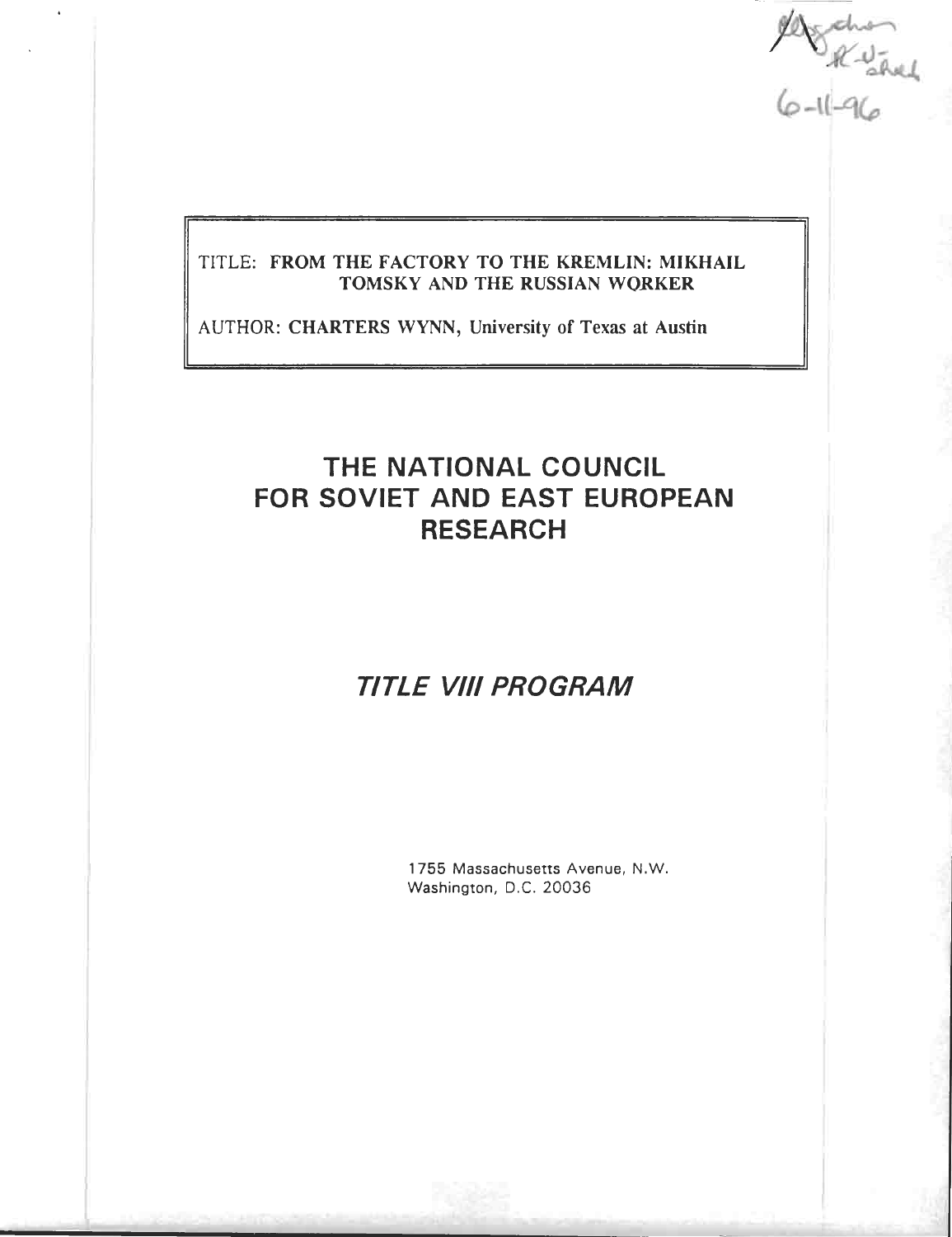## PROJECT INFORMATION:<sup>1</sup>

| CONTRACTOR:              | University of Texas at Austin |
|--------------------------|-------------------------------|
| PRINCIPAL INVESTIGATOR:  | <b>Charters Wynn</b>          |
| COUNCIL CONTRACT NUMBER: | 809-09                        |
| DATE:                    | May 22, 1996                  |

Ä.

#### COPYRIGHT INFORMATION

Individual researchers retain the copyright on work products derived from research funded by Council Contract. The Council and the U.S. Government have the right to duplicate written reports and other materials submitted under Council Contract and to distribute such copies within the Council and U.S. Government for their own use, and to draw upon such reports and materials for their own studies; but the Council and U.S. Government do not have the right to distribute, or make such reports and materials available, outside the Council or U.S. Government without the written consent of the authors, except as may be required under the provisions of the Freedom of Information Act 5 U.S.C. 552, or other applicable law.

 $1$  The work leading to this report was supported in part by contract funds provided by the National Council for Soviet and East European Research, made available by the U.S. Department of State under Title VIII (the Soviet-Eastern European Research and Training Act of 1983, as amended) . The analysis and interpretations contained in the report are those of the author(s).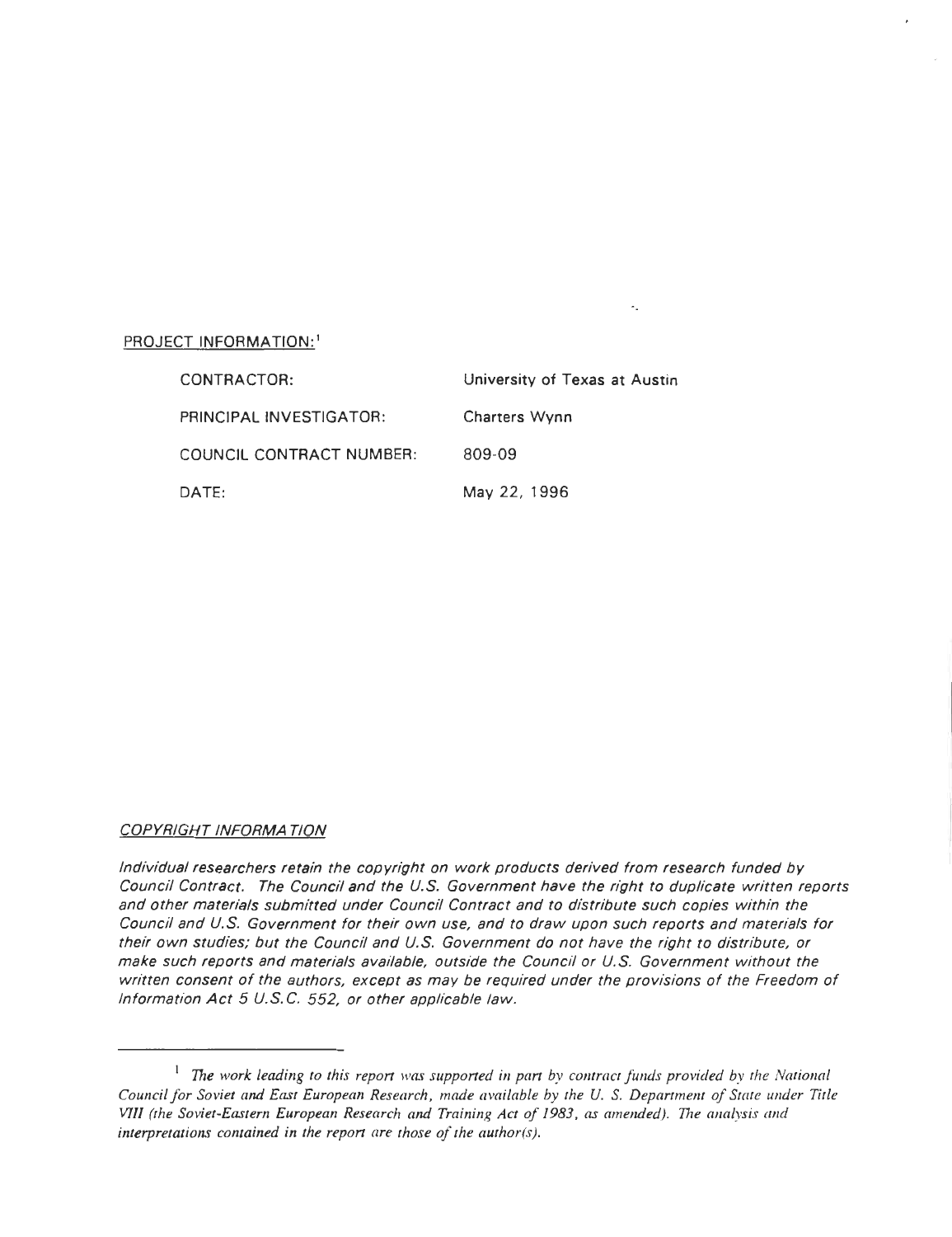# **FROM THE FACTORY TO THE KREMLIN: MIKHAIL TOMSKY AND THE RUSSIAN WORKER**

## **CHARTERS** WYNN

### Executive Summary

The successes and failures of trade unions in the 1920s illuminate the dangers in Russia's current failure to improve the plight, and ease the anxieties, of its 80 million workers . For all the differences in labor-management relations between the 1920s and the 1990s, at the beginning of both decades Russia abandoned a command economy and adopted capitalist methods. Policy makers in both periods confronted a similar challenge: how to reverse a drastic drop in industrial production while improving workers' standard of living. Whereas post-Soviet Russia has not met this challenge -- its economy and conditions for workers have deteriorated precipitously -- during the 1920s trade-union collaboration with, and pressure on, management enabled labor productivity and conditions for workers to improve dramatically, so that by 1927 real wages were higher than ever before (or would be for decades to come). But the trade unions' failure to address the high youth unemployment that accompanied the market-oriented economy of the 1920s allowed Stalin to undermine the position of the trade-union leadership and facilitated the rise to power of a political elite determined to end reliance on the market. In Russia today, the success of Communist groups and demagogic leaders in tapping worker discontent likewise endanger continued adherence to a market economy .

The New Economic Policy (NEP) was introduced in 1921 to repair the damage done by the command economy of War Communism (1918-1921). This transition shares similarities with the post-Soviet transition. When NEP was introduced workers in nationalized industries were in a desperate plight. Many enterprises lost their state subsidies. The leaders of the recently emergent workers' organization in post-Soviet Russia, the Federation of Independent Trade Unions, face a dilemma not unlike the one that confronted trade unionists in 1921 with the introduction of NEP's market-oriented economy: how far to go in cooperating with management's attempts to make grossly inefficient enterprises profitable . Workers desperately need effective trade unions to defend their interests in the transition to a market economy, while employers also need unions with which to negotiate if they are to avoid disruptive conflict.

When NEP was introduced much of the blame for the pitiful condition of workers was attributed to the workers themselves. Today's complaints about Russian workers' poor work habits are nothing new . Before the revolution the Bolsheviks denounced all management complaints about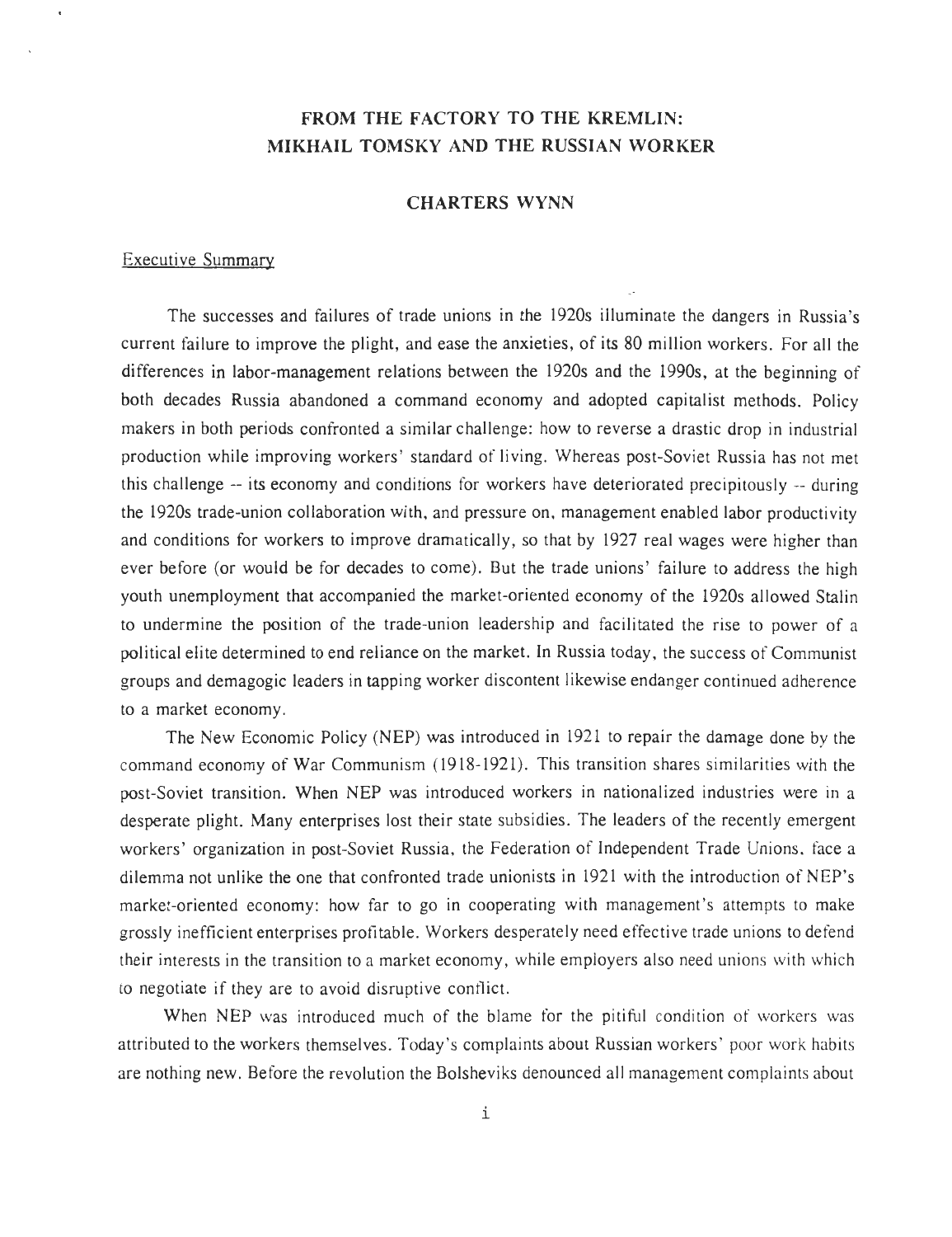worker discipline as the ranting of capitalist exploiters. But after the Bolsheviks themselves were in power, the political and trade-union leadership quickly changed its tune, as labor productivity sank to unprecedented levels. During the Civil War industry barely functioned, with absenteeism, drunkenness, and stealing of enterprise property rampant. As bad as work habits and attitudes are today, they were far worse at the outset of NEP .

The contributions of Mikhail Tomsky -- the subject of my research project was a member of the Politburo and head of the trade unions during the 1920s -- to early Soviet debates on how to simultaneously raise productivity, defend workers' interests, and control labor discontent are of contemporary relevance for Russian governmental leaders as they struggle to build a post "administrative-command" economy. Even without the mass bankruptcies of industrial enterprises that the IMF and others are calling for, hostility to economic reform is widespread and strikes and demonstrations by Russia's increasingly angry labor force are once again on the rise. Economic improvements, upon which a democratic future for Russia is dependent, could be torpedoed by a mobilized working class. Whether labor unrest will assume significant proportions in the short term remains to be seen, but how Tomsky dealt with labor issues in the 1920s should prove of interest to those concerned with the stabilization of post-Soviet Russia .

During the 1920s, with the trade unions resolved to stimulate labor productivity, it was necessary to overcome worker opposition to piece-rates. Tomsky agreed with other members of the leadership that wage raises were to be related to output. Through the collective agreements the unions negotiated they assumed joint responsibility with management for setting and enforcing work "norms." But while the unions sanctioned and enforced norms that workers commonly found unfair, the trade union leadership did ensure that those who worked hard and increased their skills were rewarded with higher pay. The piece-rates not only allowed the economy to grow rapidly. Workers' wages grew even more rapidly than labor productivity.

This increase in workers' average pay masked a growing disparity among workers . The trade union's support for piece-rates allowed the spread between the wages of the older and more skilled workers and the younger and more unskilled workers to increase rapidly. Tomsky and his cohorts -- the middle-aged, male, urban, former skilled workers who led the trade unions -- shared a disdain for the mass of unskilled workers, many of whom were undisciplined young men.

Youth unemployment aggravated the generational conflict. For all of NEP's achievements, there were elements of "shock therapy" in its high unemployment . Unemployment during NEP became a problem on a scale unprecedented in Russian history, prior to recent years . With the advent of NEP, many enterprises were forced to compete in the market. No longer receiving state subsidies regardless of their profitability, many enterprises cut costs by reducing the size of their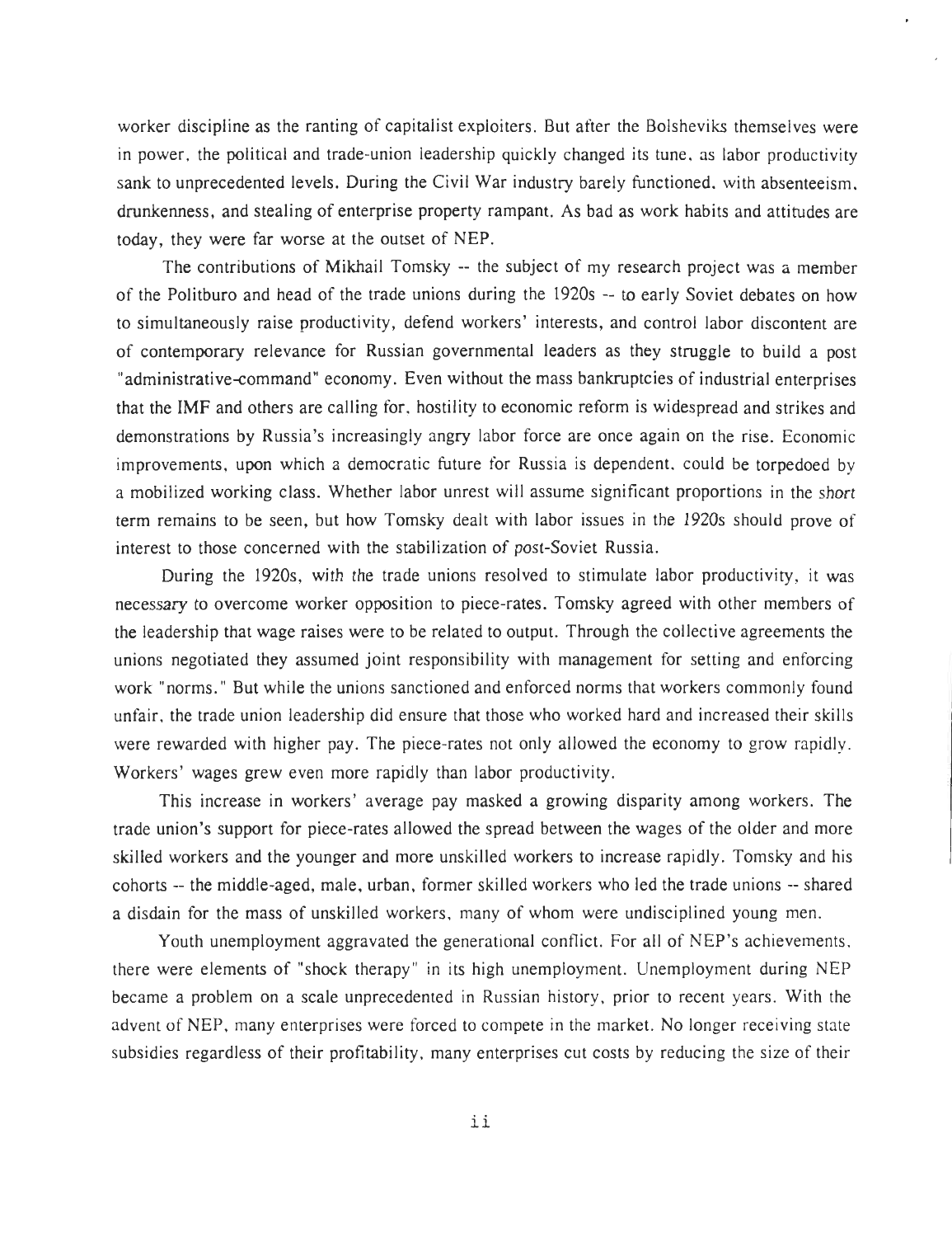workforces. Tomsky and the trade-union leadership accepted the necessity of firing undisciplined and redundant workers .

It was largely on their own volition that Tomsky and the trade-union leadershi NEP's campaigns to raise labor productivity and opposed forced, non-market based industrialization. During the late 1920s, the trade-union organization, with its huge administrative machine and representation in every important state and party committee, was stronger, and more autonomous, than ever before. During 1928 the trade unions arguably were the most powerful obstacle facing Stalin and his supporters .

Today, as under NEP, it is the losers -- including young urban males -- who threaten to reverse economic reforms. Gennadii Zyuganov and Vladimir Zhirinovsky are attempting to capitalize on working-class discontent, with fictional visions of past egalitarianism, just as Stalin was able to capitalize on this discontent in 1928 to undermine the position of Tomsky and the other so-called Rightists. With Stalin's encouragement, it was the Communist Youth League, or Komsomol, which led the public attack on the trade unions at the Eighth Trade Union Congress in December 1928. Komsomol speakers sharply attacked the older trade-union leaders for ignoring the views and the interests of the young; especially their need for employment. The Komsomol attack, by undermining the trade-union leadership, played a key role in Stalin's rise to power . Tomsky's failure to devote sufficient attention to the unemployment crisis and the conditions of the least fortunate among the working class provided the wedge to undermine support for market reforms.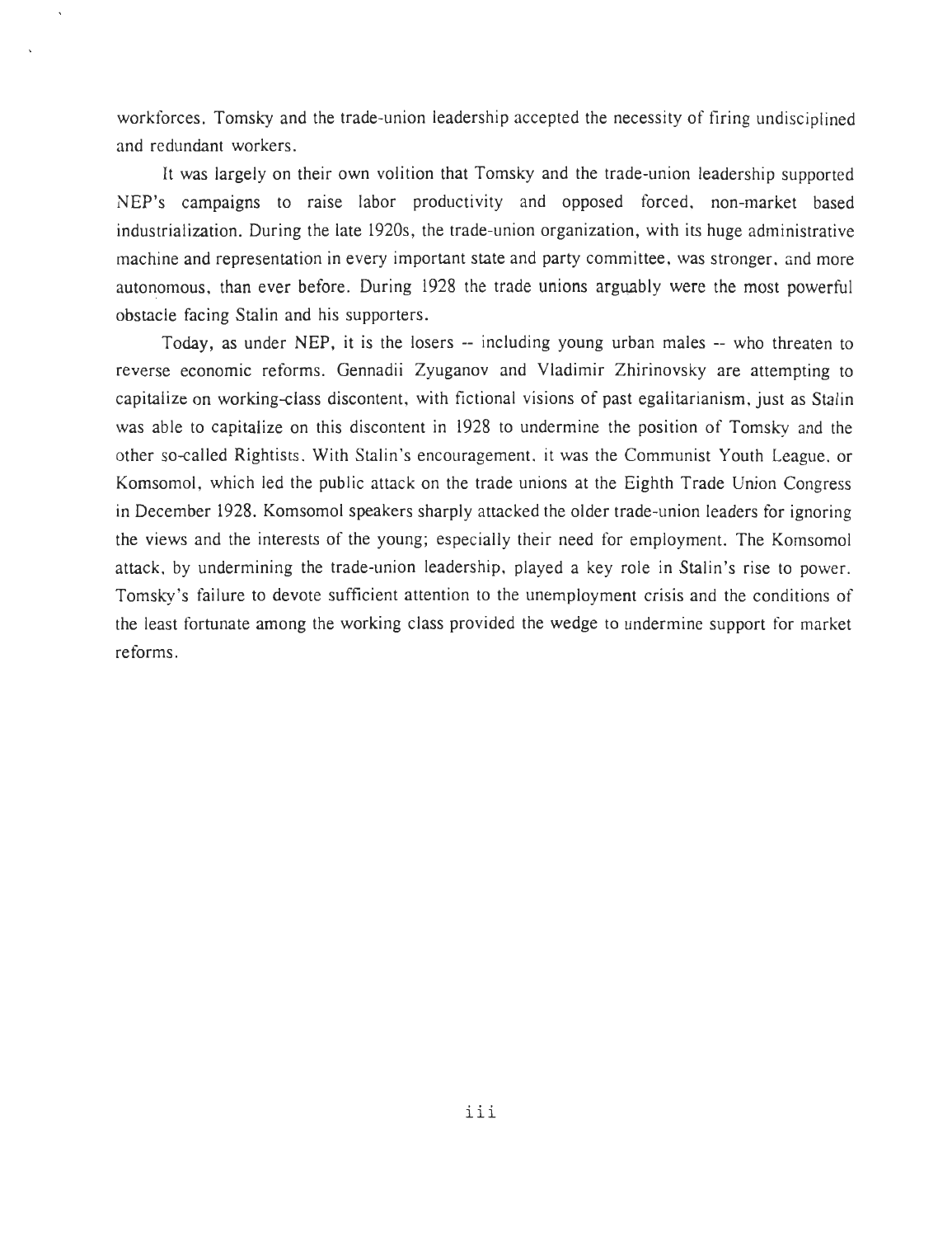# **From the Factory to the Kremlin: Mikhail** Tomsky **and the Russian Worker.**

#### **Charters Wynn**

Trade-union collaboration with, and pressure on, management helped Russia during the 1920s reverse the free fall in economic output and conditions for workers that occurred between 1917 and 1921. During the Civil War industry barely functioned. By 1920 industrial production had fallen to one fifth of the 1913 level . Following the abandonment of War Communism's command economy and the introduction of market reforms, labor productivity and wages improved dramatically, so that by 1927 real wages were higher than ever before (or would be for decades to come) . But the trade unions' failure to address the high youth unemployment that accompanied the market-oriented economy of the 1920s allowed Stalin to undermine the position of the trade-union leadership and facilitated the rise to power of a political elite determined to end reliance on the market.

The contributions of Mikhail Tomsky to Soviet debates on how to raise productivity, defend workers' interests, and control labor discontent are of contemporary relevance as Russia attempts to dismantle the command economy. Tomsky's dual responsibility during the 1920s, as a key member of the Politburo, which was trying to increase labor productivity to build a modern industrial economy, and as head of the institution responsible for improving conditions for workers, put Tomsky in the middle of the acrimonious debates that preoccupied the early Soviet leaders. For all his concern with improving immediate conditions for workers, Tomsky recognized that tough measures were necessary to combat worker absenteeism, drunkenness . embezzlement, and low discipline .

In the 1990s, as in the 1920s, Russia has resorted to capitalist methods to repair the damage done by a centralized, command economy. For all the differences in Russian labormanagement relations between the 1920s and the 1990s, in both periods policy makers confronted a similar challenge: how to reverse a drastic drop in industrial production while improving workers' standard of living. In attempting to meet this challenge the leaders of the recently emergent workers' organization in post-Soviet Russia, the Federation of Independent Trade Unions, face a dilemma not unlike the one that confronted trade unionists in 1921 with the introduction of NEP's market-oriented economy: how far to go in cooperating with management's attempts to make grossly inefficient enterprises profitable. Workers desperately need effective trade unions to defend their interests in the transition to a market economy ,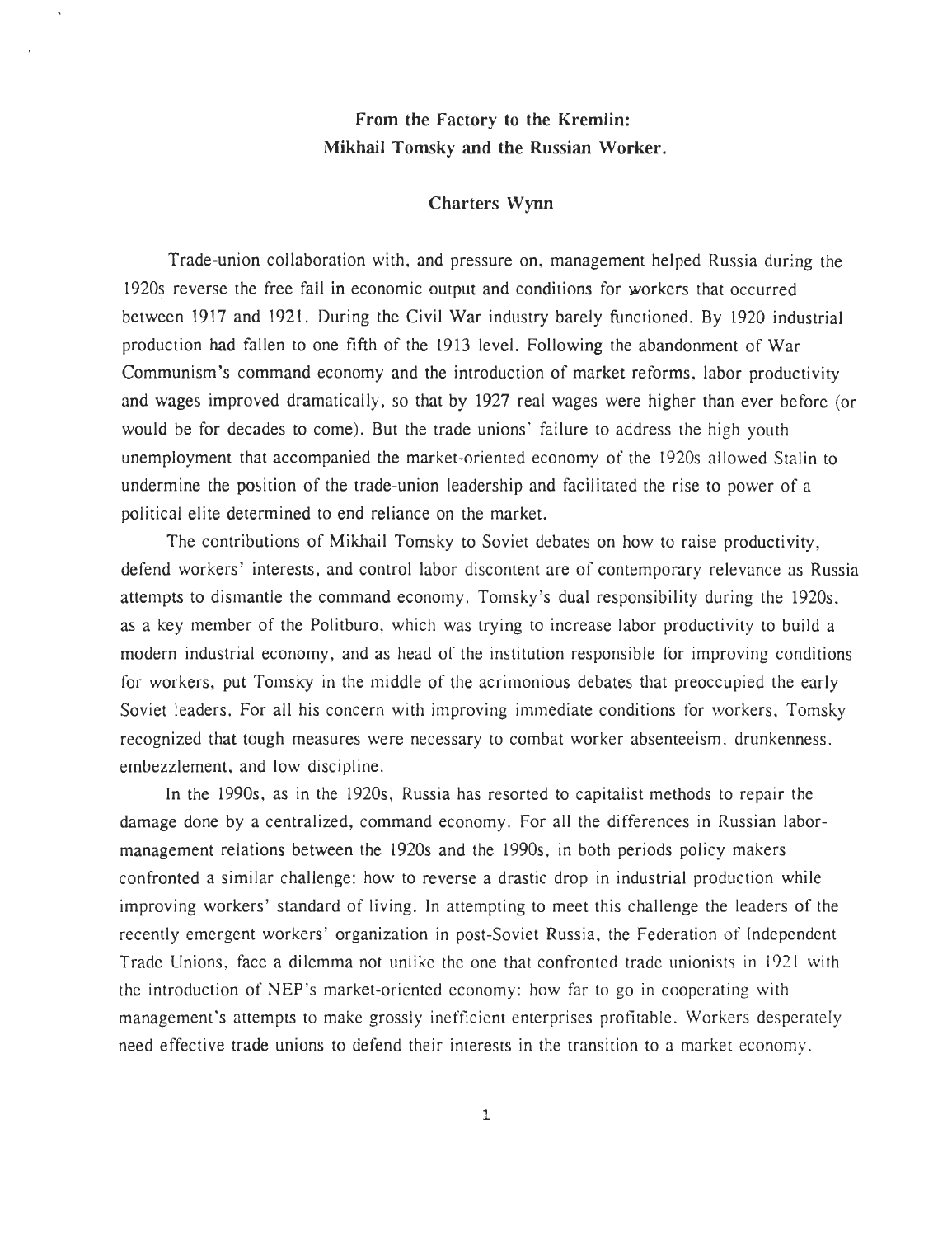while employers also need trade unions with which to negotiate if they are to avoid disruptive conflict.

Russia today so far has not met these challenges. The Russian economy and conditions for workers continue to deteriorate precipitously. Even without the mass bankruptcies of industrial enterprises that the IMF and others are calling for, hostility to economic reform is widespread. In addition to the discontent Russia's eighty million workers have expressed at the ballot box, strikes and demonstrations by Russia's increasingly angry labor force are once again on the rise.<sup>1</sup> Whether labor unrest will assume significant proportions in the short term remains to be seen, but how Tomsky dealt with labor issues in the 1920s should prove illuminating to those concerned with the stabilization of post-Soviet Russia . A mobilized working class could torpedo the economic progress upon which a democratic future for Russia is dependent.

The economic collapse of the last decade pales in comparison to what occurred during the first years of Soviet history. Following seven years of war, revolution, and civil war , Russian cities were depopulated, its factories barely working, and its working class dissipated and to a large extent hostile . As conditions in the cities worsened during the Civil War, worker protests grew. Strikes occurred throughout the winter of  $1920/21$ , usually over the issue of food supplies. In the desperate conditions of the time the overwhelming majority of workers refused to exert themselves in response to the trade union's and others exhortations to sacrifice for the socialist future.

Although War Communism was distinguished from NEP by the idealism and enthusiasm of a small minority, to Tomsky and others in the leadership the gap between their revolutionary dreams and everyday reality were perfectly obvious. The trade unionists indicated their willingness to abandon egalitarian policies within the first six months of the Bolshevik seizure of power. The trade unions disliked piece rates -- they viewed them as a traditional method of exploiting workers -- but as early as April 3, 1918, the Central Trade Union Council reluctantly agreed that they were necessary to stimulate labor productivity . But at a time when the regime could barely afford to give all workers a starvation wage, it was impossible to widely use wage differentials to encourage productivity. In practice, the trade union's factory committees tended to distribute supplies equally .

While Tomsky recognized that something significant had to be done to raise labor productivity, he opposed resorting to coercive policies. Ignoring Leon Trotsky's criticism that he was an old-fashioned type of trade unionist who from habit encouraged workers ' "consumptionist" attitudes, Tomsky led the trade unionists' opposition to Trotsky and others who advocated the compulsory "militarization of labor" to raise productivity. When, after the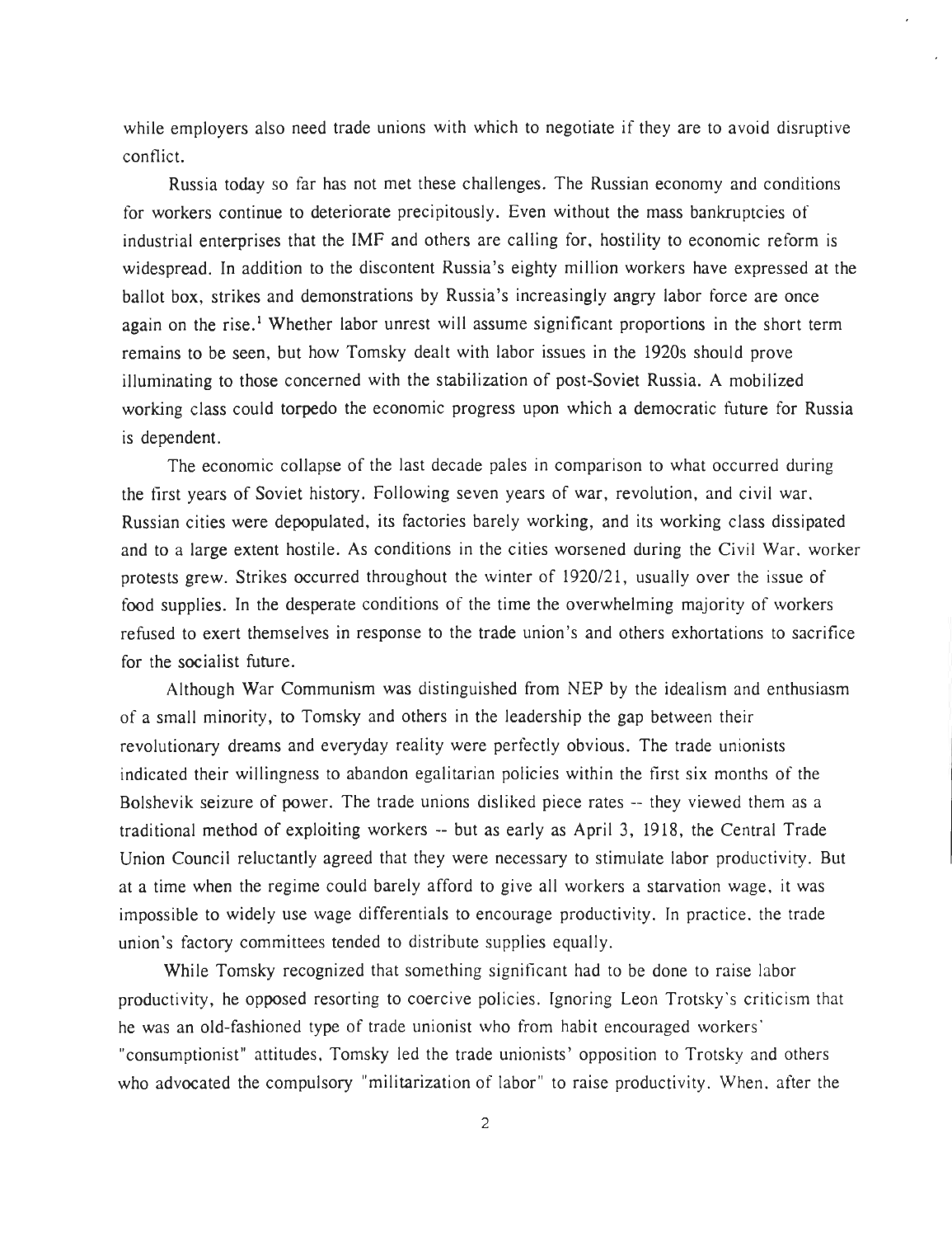end of the Civil War, economic output continued to drop, those in favor of using military methods argued that an economic turnaround could only be achieved by conscripting labor and imposing discipline through the Red Army and the Cheka . After its limited implementation on the railways, Tomsky successfully argued that the main effect of Trotsky's policy to use the military apparatus to coordinate economic activity and conscript peasants into the labor force was the intensification of worker alienation. NEP abolished labor conscription.

Aside from Trotsky's effort to militarize labor, the Central Trade Union Council supported government policies that were based on the notion that raising labor productivity depended on increasing the intensity of effort workers devoted to their jobs. It was largely of their own volition that Tomsky and the trade union leadership sought to make common cause with the state economic organs in the campaign to raise labor productivity. The trade unionists were not party hacks. The trade unions remained a powerful political and economic force after the implementation of NEP ended their managerial control over industry . The trade unions were well represented in every important state and party committee. In addition to Tomsky's seat in the Politburo, a large number of trade unionists were on the Party Central Committee and on the Central Executive Committee of the Soviets. Trade unionists, as part of the party elite, helped formulate the New Economic Policy. It was clear to trade unionists that to revive the nearly ruined economy raising productivity had to be a trade-union priority .

At the end of War Communism few skilled workers remained on the factory floor. Those skilled workers who had not been promoted into positions of authority in the trade union or some other bureaucratic apparatus, had typically either joined the Red Army or fled the hungry, cold, and diseased cities for life with relatives in the countryside . As a result, at NEP's outset most workers were unskilled. Because they lacked what might be called an industrial worker ethic,<sup>2</sup> much of the blame for the pitiful condition of workers at NEP's outset, as in Russia today, was placed on the workers themselves .

Low worker discipline could not be blamed just on the hardships of the time. Poor work habits, particularly among unskilled workers fresh from the countryside, were nothing new. Before the revolution the Bolsheviks denounced all management complaints about worker discipline as the ranting of capitalist exploiters. But after the Bolsheviks themselves were in power, Lenin and other Soviet leaders, including Tomsky, quickly changed their tune. An exasperated Lenin exclaimed: "The Russian worker is a poor worker in comparison with the advanced nations...To teach the people how to work -- that is our task."

Absenteeism reached an unprecedented level under War Communism. In 1921, up to one-third of all industrial work days were being lost due to unexcused absences and other forms of shirking (progul'). An inordinate amount of worker absenteeism followed holidays.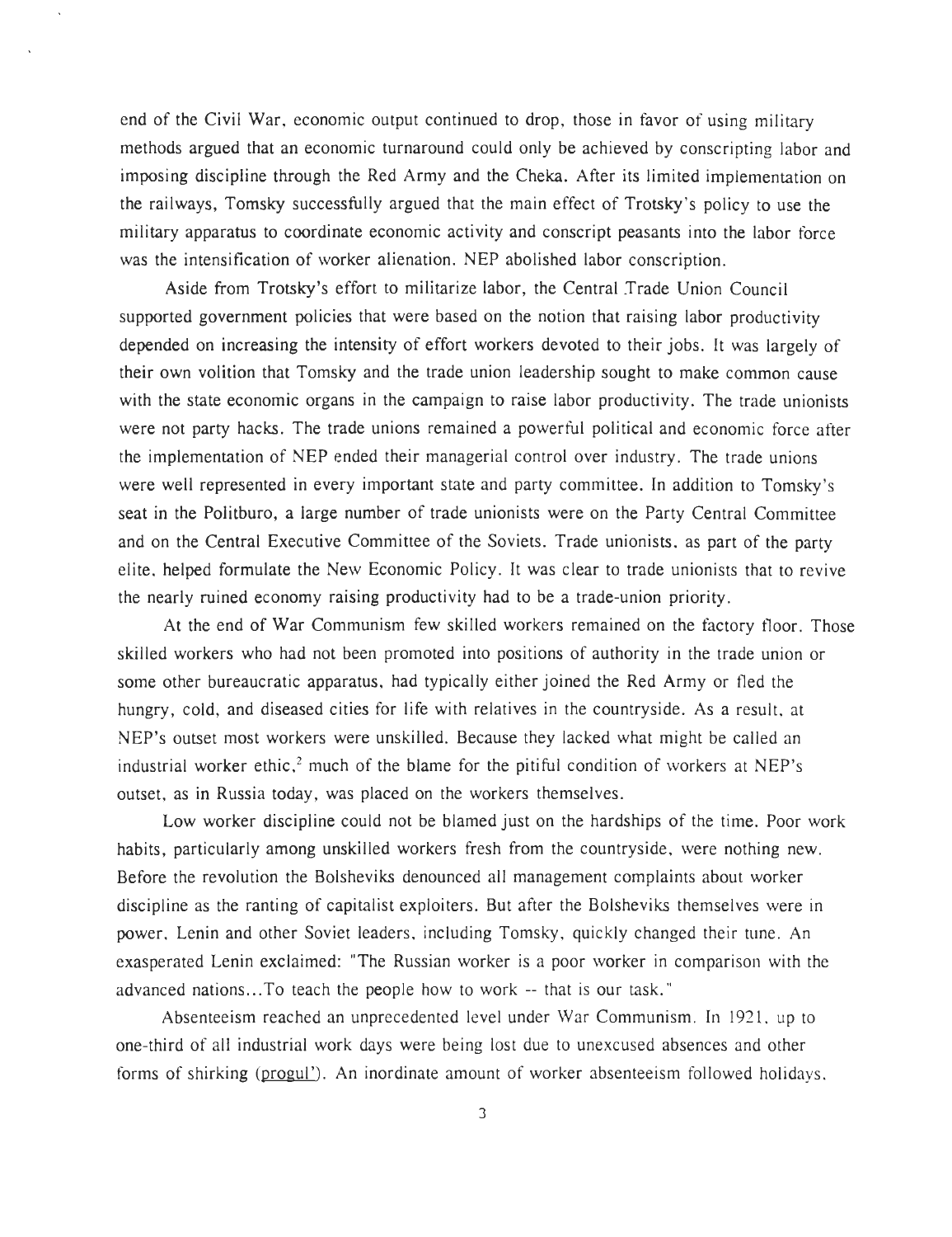due primarily to continued heavy drinking or the need to sleep off their sprees . Others failed to appear at work because they had temporarily returned to their villages without permission to engage in agricultural work. An inordinate number of workers simulated sicknesses or an accident to escape work. Some workers refused to work on religious holidays. When they did show up for work, they often appeared late or left early.

On the job, management and trade union officials complained about a complete lack of labor discipline. The quality of work commonly was said to be "abominable" (otyratitel'nye). As before the revolution, during water breaks workers quenched their thirst surreptitiously with home-brewed vodka, which was always hidden somewhere near the water bucket. Tomsky referred to instances of "scandalous behavior," in which drunken workers displayed an "uncultured," insulting attitude towards foremen, medium-level technical personnel, and fellow workers.<sup>3</sup> It was not uncommon for fights, and even fatal attacks, to erupt on the factory floor.<sup>4</sup> Embezzlement and theft of state property, especially in consumer industries, was a major problem.

To impose on the raw peasant the discipline of factory work was a task of enormous difficulty. They were resistant to the values and tempos of urban-industrial life. Apathy, and a sullen attitude towards both the regime and the factory, manifested itself in most workers ' general indifference to appeals to work harder or more efficiently. As bad as work habits and attitudes are today, they were far worse at the outset of NEP.<sup>5</sup>

NEP policies, which gave management the power to deduct a day's wage for every day of unauthorized absenteeism, or fire workers, successfully reduced the amount of shirking. The percentage of days lost to progul' dropped by two-thirds, to 12.5 percent. By 1923, only 10.5 percent of all workdays were lost due to various forms of truancy. These trends point to the gradual disciplining of industrial labor during the 1920s.

Workers should not, of course, be blamed entirely for the low productivity of the early 1920s. As trade unionists often emphasized, workers typically worked in outdated, dilapidated industrial plants, without sufficient tools and materials.' During the Civil War, when the trade union's factory committees helped manage enterprises, they had no choice but to neglect maintenance and repairs.<sup>7</sup> It was hoped that NEP would encourage private investors, including foreign companies, to invest in Soviet factories. Private Russian entrepreneurs took advantage of the opportunity to lease small factories, but few foreign firms took advantage of the concessions NEP granted in exchange for a share of their output. Nor, unlike today, was there a World Bank or IMF to offer financial aid. Only higher worker productivity could revive the devastated economy.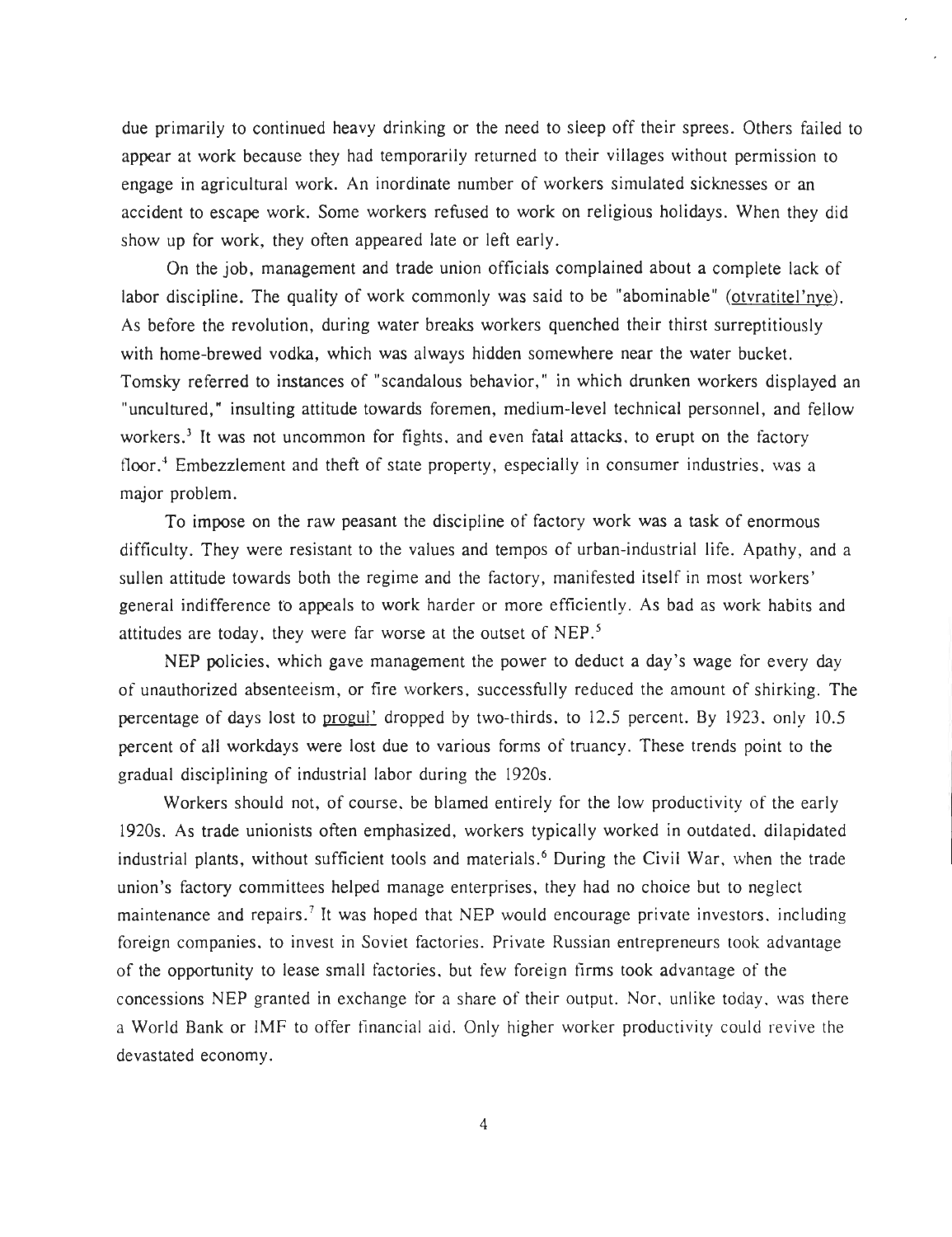There were elements of "shock therapy" in NEP's attempt to raise worker productivity. NEP, in addition to privatizing all small enterprises, required large-scale nationalized industrial enterprises to operate according to commercial cost accounting (khozraschet). NEP also exposed industrial enterprises to market forces. NEP stripped many industrial enterprises of the state subsidies they had received during War Communism, regardless of their efficiency or profitability. Manufactured goods now had be produced cheaply enough and in sufficient quantities to attract consumers. In even those large-scale industrial-enterprises that continued to receive some state funding sales were increasingly required to provide the means to purchase materials and fuel, and to pay workers. As today, these changes favored light industry over heavy industry, which in Tomsky words, "experienced a most severe crisis."<sup>8</sup> Many enterprises, which were now compelled to rationalize production and cut costs, laid off substantial portions of their workforces .

Most enterprises had excessive numbers of employees and auxiliary workers. NEP encouraged, and the contracts known as collective agreements worked out between management and the trade unions allowed, enterprises to dismiss redundant workers. The closure of some unprofitable enterprises led to further workforce reductions . The party was walking a thin line, for although closures were necessary to lower costs, a full unleashing of market forces would have resulted in massive layoffs . As today, the leadership generally refrained, for political reasons, from closing many unprofitable, but large enterprises. Even so, in 1921 almost one-fifth of the workforces affected by collective agreements were fired in Moscow province. Layoffs continued well into 1923, and although bloated white collar staffs were also targets of these reductions, more often than not manual workers bore the brunt. Unskilled young workers and older female workers disproportionally suffered during these layoffs.

Throughout the 1920s the problem of mass unemployment continued unabated . Unemployment during NEP became a problem on a scale unprecedented in Russian history . Despite the high rate of unemployment during NEP, the problem is usually overstated. The trade unions had reason to assert that the picture was not as bleak as it seemed. Following the layoffs of early NEP, the reason for NEP unemployment was not that workers were losing their jobs. They were not. Nor was it because there were not job opportunities. There were. The reason that, following 1923, there was a simultaneous rise in employment and unemployment was that, as the economy began to revive, prospective jobseekers flooded into the cities from the countryside in search of work, which produced a high rate of unemployment. NEP did succeed in producing dramatic, continual increases in the number of employed workers .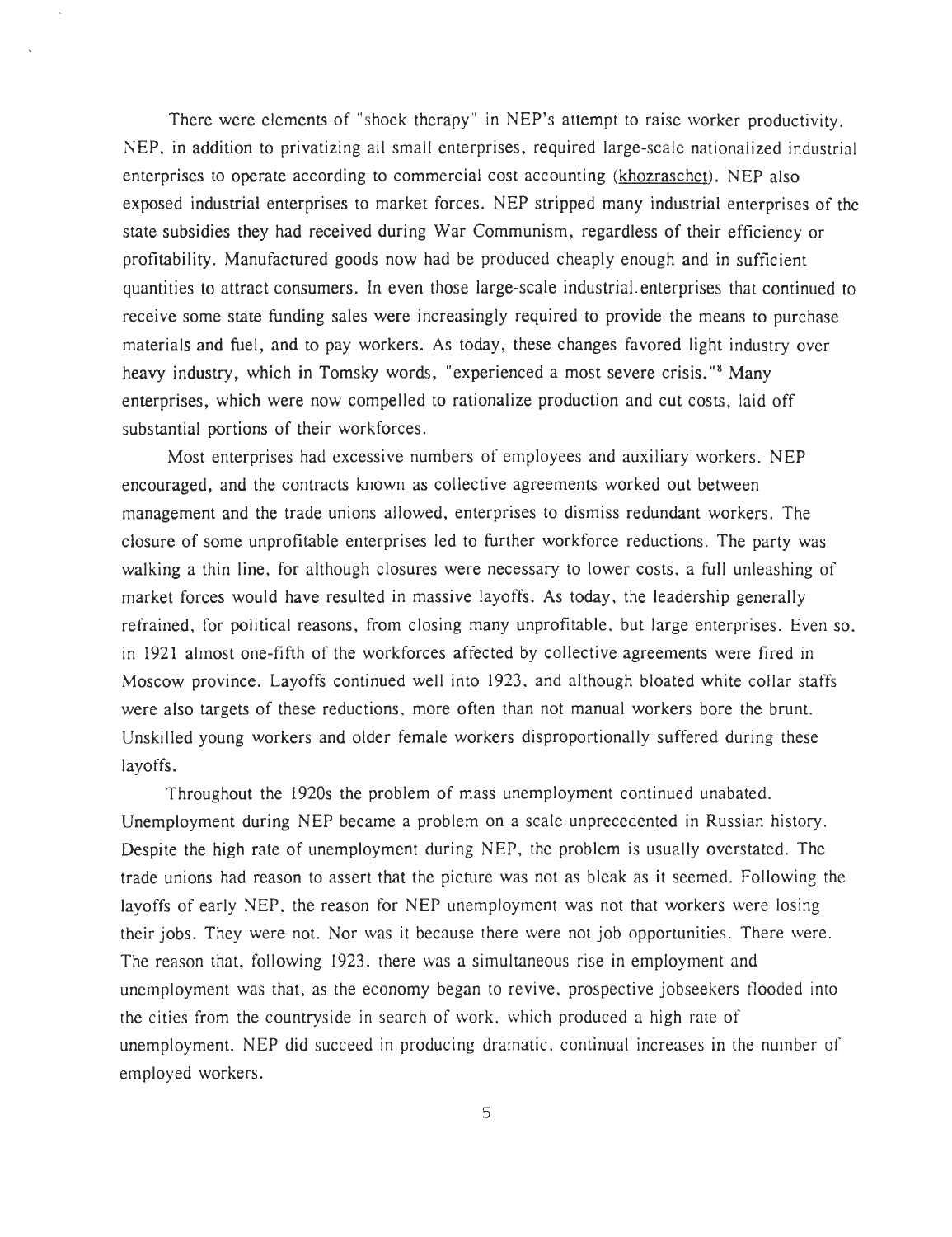The unleashing of "free enterprise" under NEP placed new demands on the trade unions as they were thrust into contradictory roles as supporters of productivist economic policies and defenders of workers' immediate interests. Although the 10th Party Congress affirmed the duty of trade unions to defend workers' economic interests, it also emphasized their obligation to disavow trade-union involvement in management and assist management in ensuring the increased efficiency and profitability of enterprises. The crux of the trade unionists' problem during the 1920s was their ambiguous relationship to management in NEP .

The principle of khozraschet meant trade unions were no longer to be directly involved in economic management (under War Communism factory committess became semi-managerial organs). "It was," Tomsky stated, "impossible at the same time to manage a factory on the basis of commercial accounting and to be the spokesman and guardian of the economic interests of hired workers."<sup>9</sup> The success of the restoration of industry required improved management, which Tomsky agreed could be achieved only if the factory manager, along with his technical and administrative specialists, whether Communist Party members or not. assumed sole responsibility for his enterprise. Tomsky instructed trade unions to follow party directives not to interfere in management beyond their duty to ensure the implementation of the collective agreement.<sup>10</sup> Tomsky argued that the division of authority under War Communism led to a situation in which no one accepted real responsibility. Tomsky added, "Now, we are too poor and the general economic climate is too unfavorable to place workers in management." For these reasons Tomsky and other trade union leaders consistently defended the principle of one-man management during NEP .

It was not easy for the trade unionists to accept many management decisions. Members of the Trade Union Council spoke of the particular "pain" they felt in accepting greater independence for management, particularly when directors gave high bonuses to administrative and technical personnel.<sup>11</sup> However much the trade union leadership accepted the rationale that it was necessary for industrial development to provide managers and technical specialists with monetary incentives, in practice they often balked because the specialists' privileged position created widespread resentment among rank-and-file union members . "Specialistbaiting" (spetseedstvo) was most pronounced among "new" peasant-workers and in industries with depressed wage levels, such as the railroad industry. The issue of the "bourgeois" specialists' salaries was repeatedly aired in discussions over wages and wage-scales at Party Congresses.<sup>12</sup> Workers continued to greatly resent the high remuneration of the specialists and viewed with skepticism, to say the least, the Party leadership's claim that these bonuses were based on the workers' own long-term interests .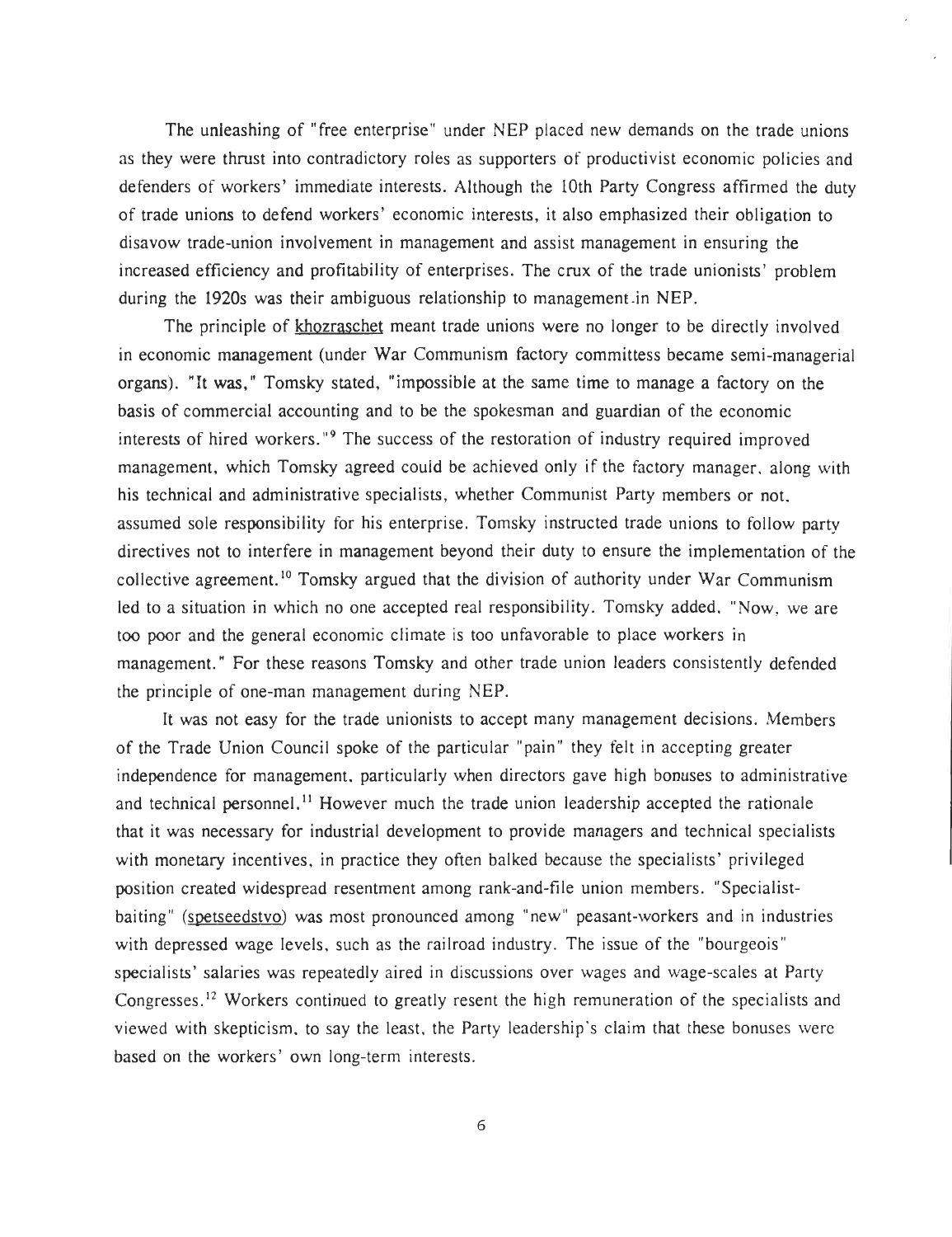Of even greater concern to rank-and-file workers than specialists high pay was piec e rates. Tomsky joined other members of the leadership in agreeing that an increased reliance on piece rates was necessary to spur greater worker efficiency. Workers were to receive wage increases only as a result of higher productivity. The use of piece rates, and bonuses for workers paid by the hour, were an integral aspect of  $NEP$ 's drive to raise productivity. By 1923, 40% of all industrial workers were on piece rates.

The improved labor discipline and intensity of effort resulting from the use of piece rates, as well as other factors including better management and technical improvement, explain why economic output showed such impressive gains during NEP. Overall industrial productivity in Moscow province in  $1924/25$  was  $91.6\%$  of pre-war levels, up from 72% in 1923/24. Industrial workers' efficiency slowly but steadily rose from the appallingly low level of the Civil War period.

The collective agreements set the piece rates that helped make these gains in productivity possible . Through the collective agreements the trade unions assumed joint responsibility with management for setting and enforcing work "norms." Setting norms of output -- a key factor in fixing piece rates -- was a task of immense sensitivity for the trade unions . It was not uncommon for the trade unions to sanction and enforce norms that workers found unfair. But while this remained a sore point among workers and many trade unionists, the trade union leadership did respond to worker complaints by ensuring that those who worked hard and increased their skills were rewarded with higher pay. The collective agreements generally enabled workers' wages to rise faster than output.

Despite all the talk about the necessity of tieing wage increases to compensating increases in productivity, during the first years of NEP the increase in labor productivity lagged behind the increase in wages. For all of the statements such as the following by Tomsky, The interests of today must be subordinated to the general class interests of tomorrow and of the immediate future, <sup>13</sup> by 1924 the position of employed workers, as a whole, had substantially improved. By some accounting, wages already exceeded pre-war levels by the mid-1920s.

This increase in workers' average pay masked the growing disparity among workers. The trade union's support for piece rates allowed the spread between the wages of the skilled and unskilled to increase rapidly. The further extension of piece rates after 1924 threatened to widen still further the gap between skilled and unskilled workers. The growing disparity from the differential rates of pay, and unskilled workers resentment with it, led the trade unions to begin talking anew about the revolution's egalitarian principles. The trade unions negotiated improved bonuses for unskilled workers to address the growing spread between the highest and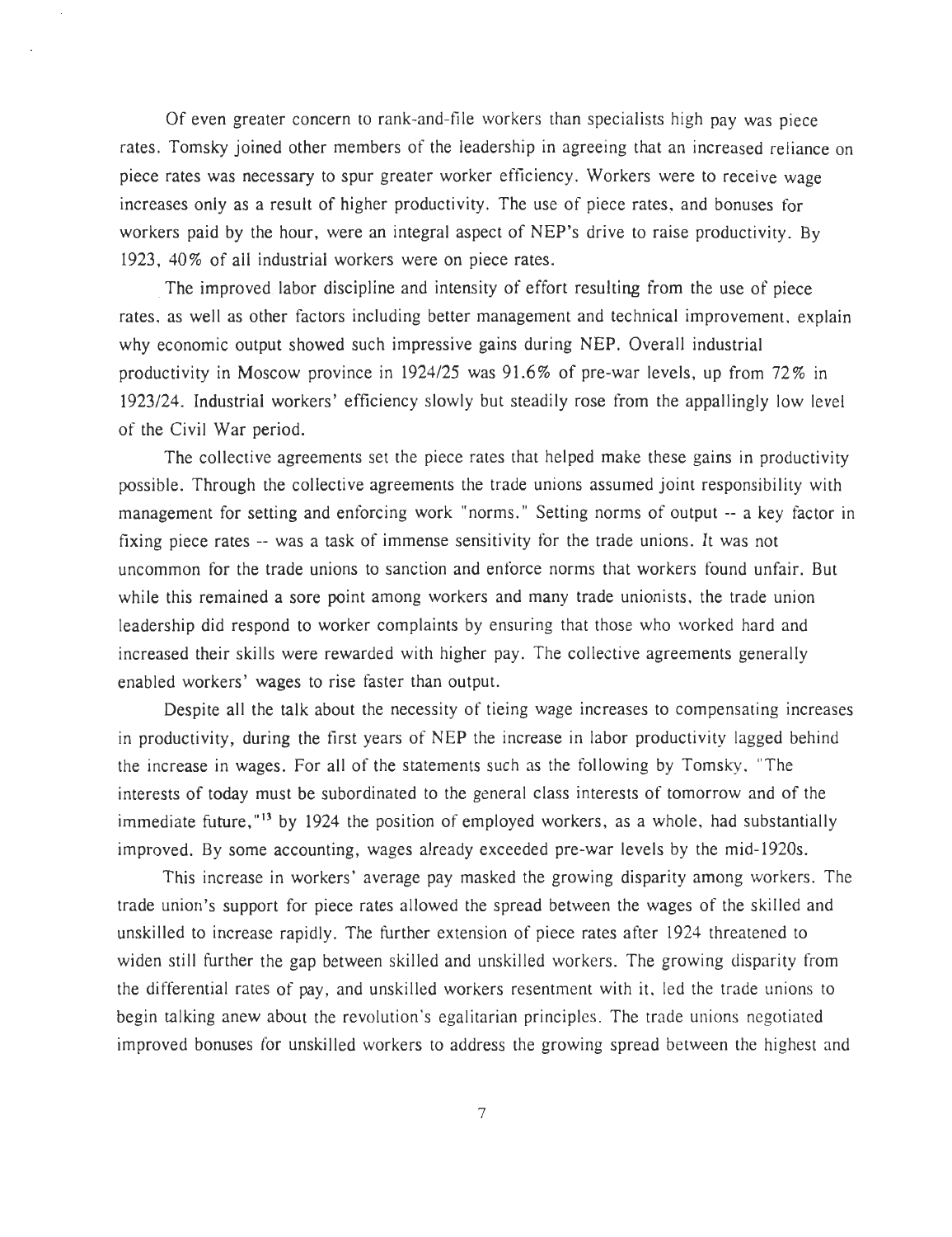lowest wage levels. Between 1924 and 1926 the gap between the wages of skilled and unskilled workers continued to widen, but less rapidly than earlier.

At the same time, with the recovery of wages, the government leadership reembarked on a campaign to oppose further wage increases without corresponding increases in the productivity of labor. The campaign for increased productivity of labor gathered new momentum as one industry after another approached its pre-war level of production. Wage policy was scrutinized more and more exclusively from the standpoint of its capacity to create capital. The "Left" argued that in order to raise the capital necessary to expand factories or build new ones, any further rise in real wages must be achieved not through raising wage rates, but by reducing prices through increased efficiency in production.

Workers' short-term interests necessarily ran counter to the campaign for increased productivity without an increase in wages. They looked to the trade unions to continue to defend their short-term interests. In the spring of 1925 this unremitting pressure for production led to a fresh wave of unrest among workers. At the 14th Party Congress David Ryazanov critized the trade unions for "overdoing" the campaign for higher productivity.<sup>14</sup> Large-scale strikes occurred. The ending of the wage-freeze in the spring of 1925 showed that considerable firmness was required if any substantial gap between increases in productivity and increases in earnings was to be maintained. During 1925/1926, as in 1924/1925, productivity failed to keep pace with wages.

The so-called regime of economy -- a new campaign for more intensive effort on the part of the worker -- which was announced in the spring of 1926, was intended as an all-out drive to increase output and reduce costs of production. But this tough policy proved difficult to maintain. The trade unionists pushed perhaps harder than ever for higher wages. During the second half of 1926 and the greater part of 1927 the trade unions and Vesenkha engaged in constant and often bitter debate over the issue of the relation of wages to productivity. The debate was carried on at conferences and congresses and in the columns of their respective newspapers . In the end, the pressure for wage concessions proved irresistible . Workers ' demand for higher wages once again prevailed over the principle that productivity should rise faster than wages.

Tomsky 's success in defending workers' economic interests made the latter half of the 1920s, in the words of Blair Ruble, a "golden age" for the trade unions.<sup>15</sup> In 1926/27 wages rose by 12 percent as compare to a rise in productivity of 9 percent. By 1927, workers enjoyed a standard of living higher than ever before and the trade unions enjoyed considerable power .

This record of trade-union success was suddenly reversed at the end of 1928. The trade unions' failure to address the high youth unemployment that accompanied the market-oriented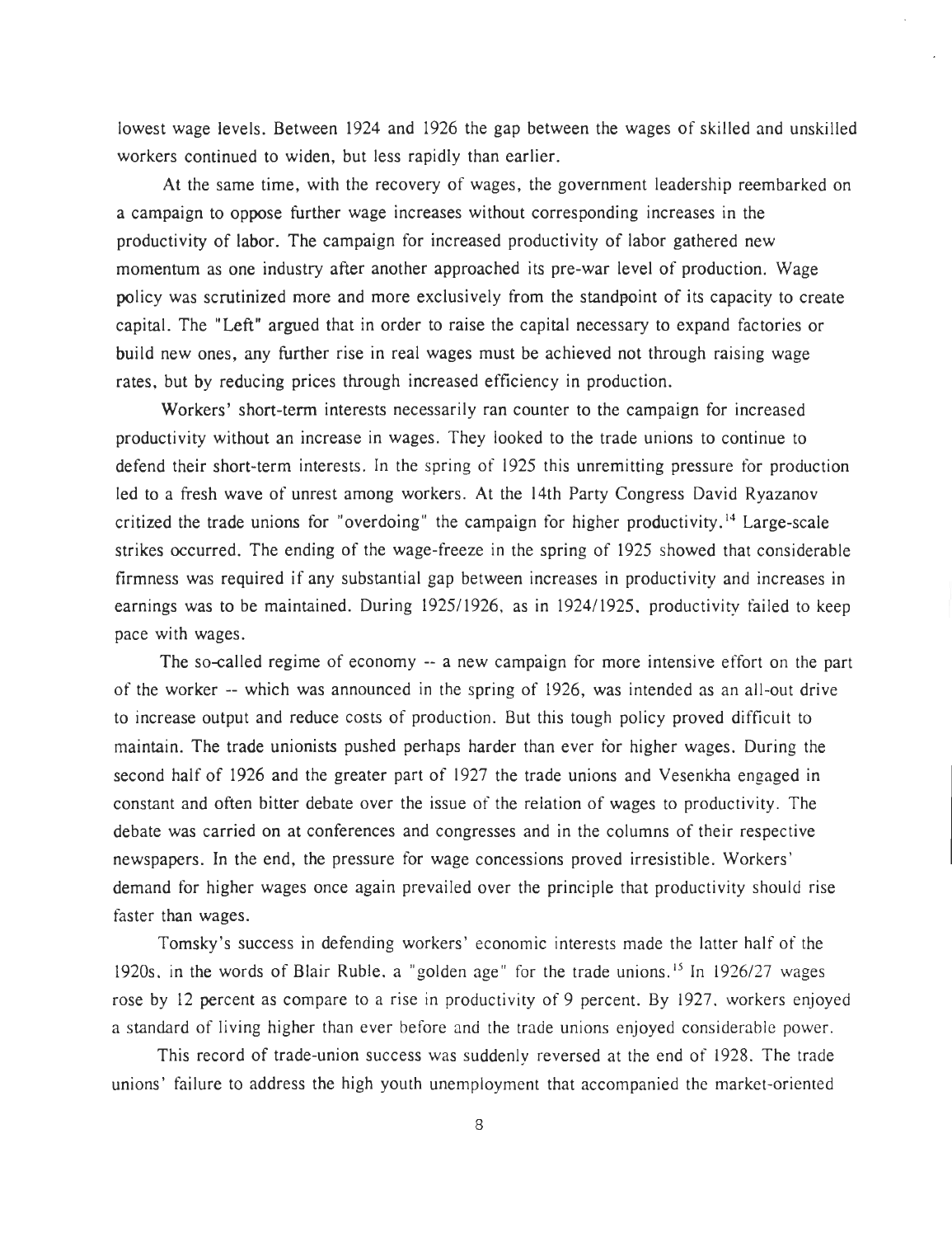economy of the 1920s allowed Stalin to undermine the position of the trade-union leadership and facilitated the rise to power of a political elite determined to end reliance on the market. All the trade unionists' fears with the "Left's" program of breakneck industrialization were realized following the Stalinists' defeat of Tomsky and his fellow "Rightists." Tomsky foresaw that Stalin's program of all-out industrialization, with its attendant deemphasis on consumer goods production, necessarily entailed an end to the years of gradual improvements in working-class wages and living standards, and that the tempo of industrialization being contemplated would bring to an end the traditional role and status of the trade unions by requiring the trade unions to play a new, far more coercive role in enforcing labor discipline. Stalin's introduction of the command economy ultimately proved to be the most important cause of the eventual collapse of the Soviet Union.

Workers were far less eager to abandon the moderate policies of the 1920s in favor of the Stalinist revolutionary upheaval than revisionists have suggested . Revisionist studies of late NEP have argued that popular opposition to NEP was crucial to the Stalinist outcome of the revolution: the "revolution from above" was also a "revolution from below." The two revolutions are thought to have "interacted, reinforced, and pushed each other along unforeseen lines."<sup>16</sup> But, it seems to me, revisionist studies have not demonstrated that discontents during NEP constituted support for the Stalinist revolution.

Komsomol (Young Communist League) militancy has provided the best case for the revisionist argument. The activists who attacked NEP educational and cultural policies, the focus of Sheila Fitzpatrick's pathbreaking article, "Cultural Revolution as Class War,"17 were young intellectuals in literature and the arts. But this is a group and arena too marginal, in itself, to support an argument that the Stalinist revolution was in important ways a popular revolution from below. Fitzpatrick suggests, however, that the revisionist argument is supported by strong pressures within "the industrial working class for more militant and radical policies."<sup>18</sup>

My preliminary research into workers' responses to NEP suggests that workers were far less eager to abandon the moderate policies of the 1920s in favor of the Stalinist revolutionary upheaval than revisionists have suggested. While there is abundant evidence concerning worker discontent with wages, housing, managerial personnel, increased work norms, and trade-union bureaucratism and undemocratic methods, and the lack of trade-union attention to the needs of youth and women, I see little evidence in worker complaints of support for some sort of Stalinist solution, or any other revolutionary agenda for that matter.

The remainder of this report will examine the revisionist argument by analyzing the attack by the Komsomol on the trade unions in 1928, in particular how generational conflict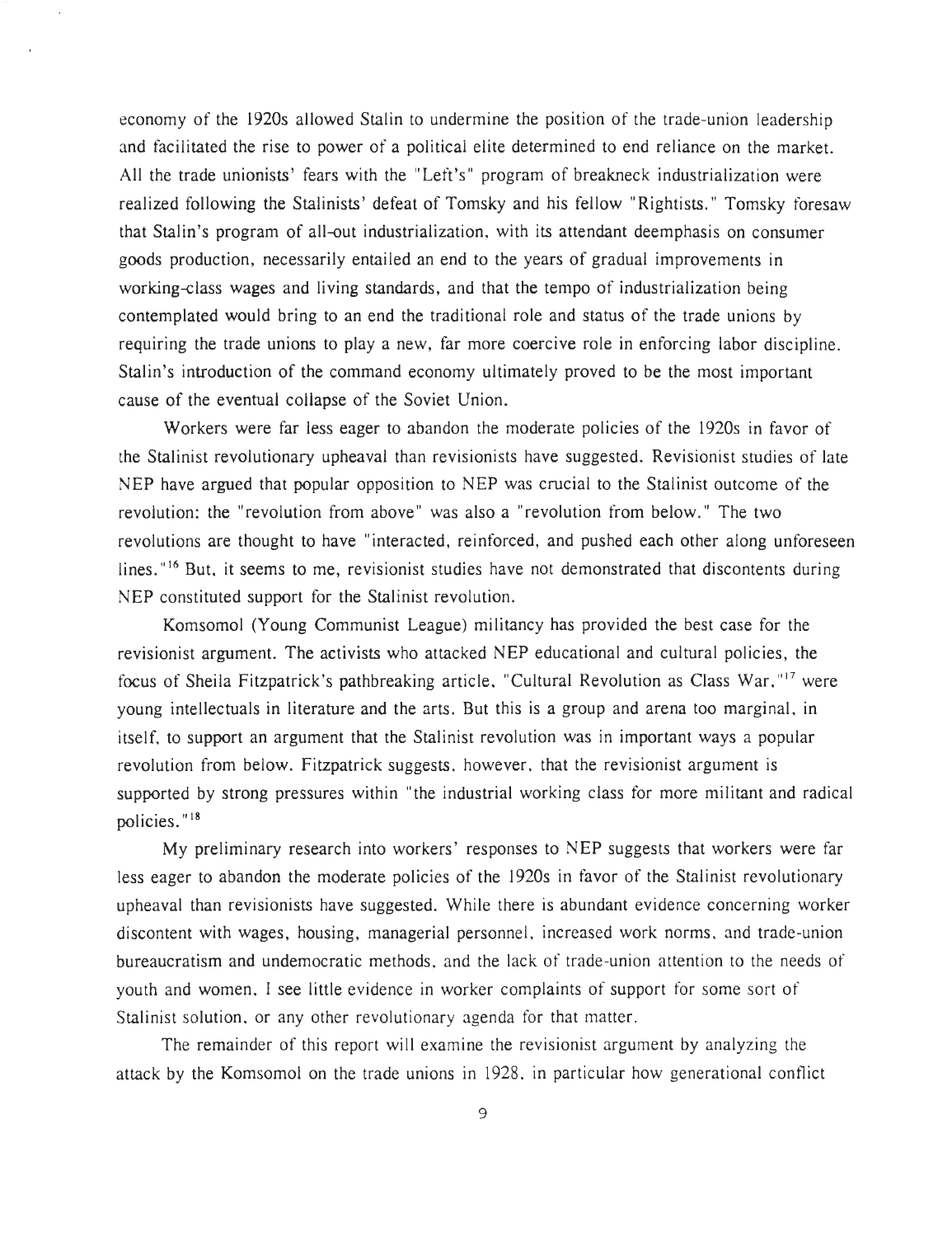between the Komsomol and the trade unions contributed to undermining the clout of trade unions, and thus their ability to prevent the Stalinist outcome to the Russian Revolution . During 1928 the trade unions arguably were the most powerful obstacle facing Stalin and the Stalinists.<sup>19</sup> During the late 1920s, the trade-union organization, with its huge administrative machine, was stronger, and more autonomous, than ever before. Tomsky, long a spokesman for pragmatic domestic policies, was sure to be a formidable opponent to Stalin's program once Stalin decided to force industrialization. Two years earlier, in 1926, Tomsky and other trade-union leaders, had been quick to oppose Trotsky's program for rapid industrialization . They foresaw that the Left's earlier program, and now Stalin's, of all-out industrialization, with its attendant deemphasis on consumer goods production, necessarily entailed an end to the years of gradual improvements in working-class wages and living standards, and that the tempo of industrialization being contemplated would bring to an end the traditional role and status of the trade unions by requiring the trade unions to play a new, far more coercive role in enforcing labor discipline. Stalin recognized that through Trud, as well as the other daily, weekly, and monthly publications issued by trade-union bodies on the national, provincial, and regional levels, the trade unions had the ability to inform and mobilize its membership . For these and other reasons, Stalin viewed Tomsky and the trade-union leadership as a particularly important target.

But it was the Komsomol, not Stalin or his leading supporters, who led the public attack on the trade unions during 1928, and the issues involved seemingly had little to do with the trade union's opposition to forced industrialization. Moreover, the Komsomol's attack seemed to be spontaneous, reflecting the concerns of its rank and file. (The Komsomol age group was fourteen through twenty two.)<sup>20</sup> These concerns, and the interest group politics involved in the Komsomol-trade union conflict, were greatly aggravated by generational tensions between the Komsomol and the middle-aged, male, urban, former skilled workers who led the trade unions. (Their average age was 42 in 1928 . At 48 years-old Tomsky was one of the oldest trade unionists. )

It is clear, however, that Stalin encouraged the Komsomol-trade union conflict . But the extent to which Stalin orchestrated the Komsomol attacks on the trade-union leadership, or simply tapped Komsomol discontents, needs to be examined. One reason this question is problematic is that Komsomol criticism of the trade unions was nothing new. It had been going on for a number of years before 1928, for reasons I will turn to shortly . But at the same time there is no denying that it assumed an especially nasty, sharp character in 1928 . From the spring through the winter Komsomoltsy and top trade unionists heatedly traded charges and counter-charges over specific Komsomol grievances related to the accusation of trade-union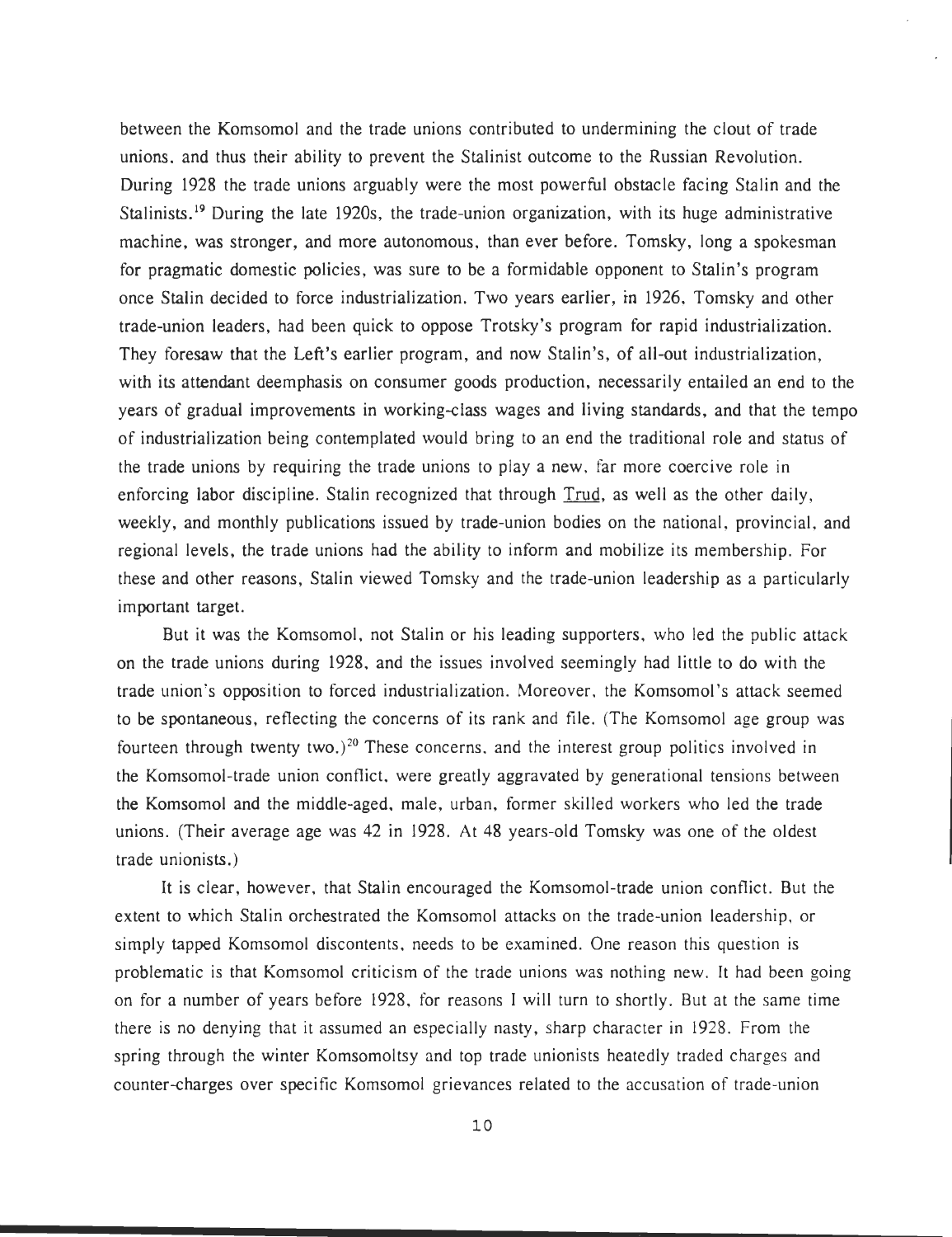"bureaucratism" and insufficient "self-criticism." The trade unions denounced the Komsomol's criticisms as " scandalous rubbish . "

This bitter feud in 1928 was emboldened, if nothing more, by Stalin's closing address to the Eighth Komsomol Congress, which met in May of that year. This was about the time when the so-called Right opposition was beginning to form . At the Komsomol Congress, whose speakers repeatedly requested closer Party guidance,<sup>21</sup> Stalin's speech called for ruthless. mass criticism "from below" on "bureaucratism." Stalin identified the trade unions, along with the party and the Komsomol, as an organ in which this evil of "bureaucratism" was widespread. He then indicated party support if the Komsomol and its newspaper Komsomolskaia Pravda heeded his advice and intensified their attacks on the trade-union leadership. To laughter and applause, Stalin stated that "We sometimes have to trample on the toes of some of our comrades who have past services to their credit, but who are now suffering from the disease of bureaucracy....For their past services we should take off our hats to them, but for their present mistakes and bureaucracy it would be quite in order to give them a good drubbing."<sup>22</sup> Then, less than a fortnight later, while stating that "the strength of our revolution lies in the fact that there is no division between the our old and new generations of revolutionaries" Stalin hailed Komsomolskaia Pravda as "a warning bell that arouses the slumbering, encourages the weary, drives on stragglers, and scourges the bureaucratism of our  $institutions.$   $"23"$ 

But it is important to note that following the Komsomol Congress and letter to the Komsomol paper in May, Stalin does not appear to have played a significant role in the Komsomol campaign against the Trade Unions. In fact, on June 26, Stalin, while praising Komsomolskaia Pravda, accused it of criticizing "for criticism's sake, turning criticism into a sport, into sensation-mongering." Stalin went on to characterize Komsomolskaia Pravda's recent attacks on the trade-union leaders Tomsky, Aleksandr Dogadov, and Grigory Mel'nichansky as "a whole series of impermissible caricatures."<sup>24</sup> On November 29, as the struggle behind the scenes intensified, the Politburo removed the editor of Komsomolskaia Pravda for his refusal to cease his attacks on the trade-union leadership.<sup>25</sup>

The struggle between the Komsomol and the trade unions came to a head at the Eighth Trade Union Congress, which opened on December 11 in an atmosphere of extreme tension . But during the first sessions everything seemed quite routine and harmonious . The trade unionists had reason to think that their fears might be unjustified. After all, only forty-five of the fifteen hundred delegates at the congress were Komsomol members. Moreover, the number of Stalinists in the Central Trade Union Council and its Presidium was small. Tomsky, who in October was declared a "faithful disciple of Lenin" at a plenary session of the VTsSPS.<sup>26</sup> still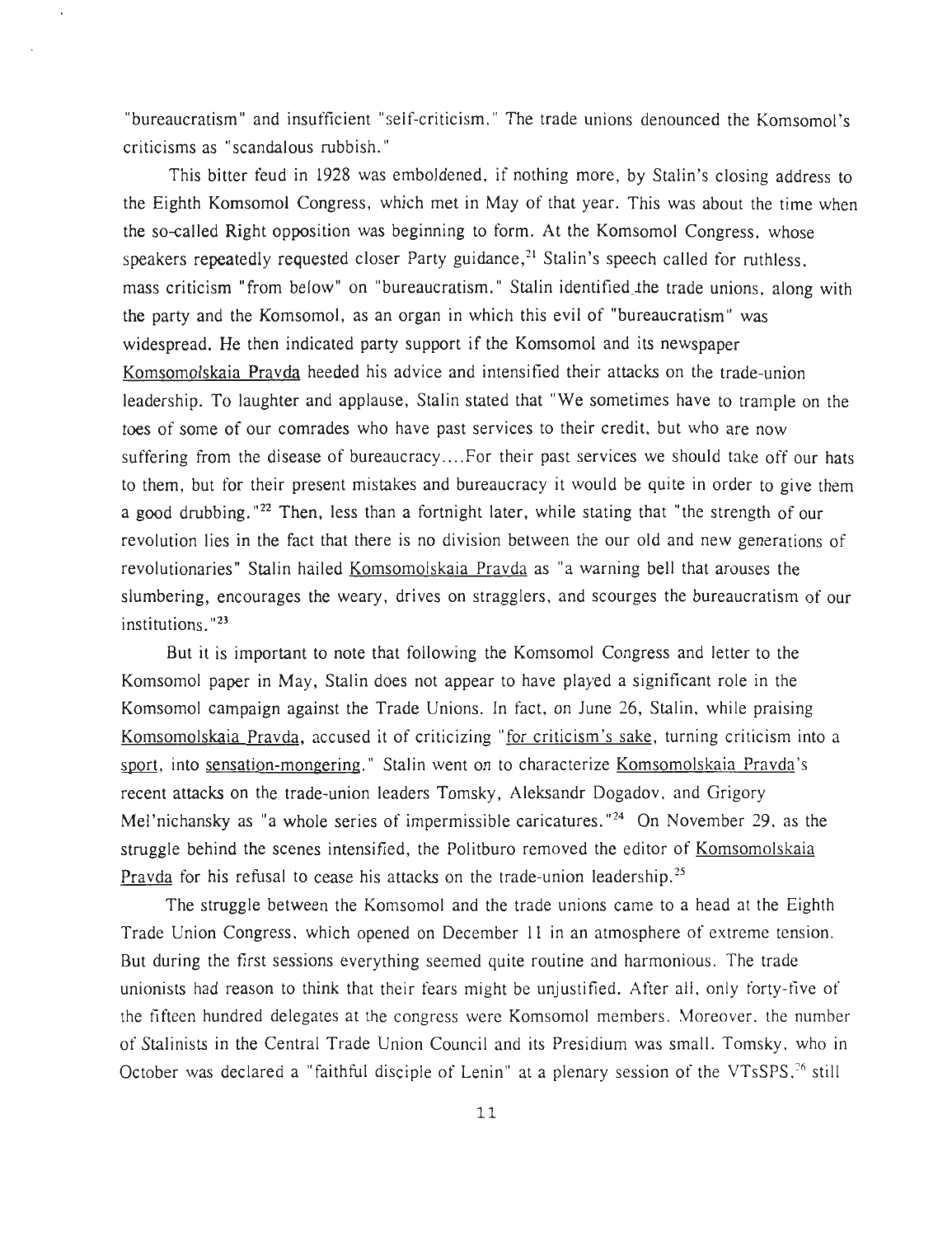enjoyed enthusiastic support among the delegates. His opening report to the congress was repeatedly interrupted with clapping and was followed by a standing ovation.

On the congress's third day, however, the congress turned abruptly belligerent, following the publication of an article in the now Stalinist Pravda, which denounced the trade unions for their "bureaucratic ossification."<sup>27</sup> Trade-union delegates fired back on the plenary floor. "Only a fool or lunatic could believe this rubbish. Scribblers use self-criticism in order to slander the trade unions. We are against such self-criticism. "<sup>28</sup> The critics from the Komsomol were not to be deterred. Two Komsomol delegates used the guise of "criticism and self-criticism" to acidly accused the trade-union leaders of ignoring the views of the Komsomol and the interests of the young.

In his harsh and uncompromising speeches, I. P. Zhdanov, a Komsomol specialist on labor and education, voiced the Komsomol Central Committee's long list of complaints and demands. He protested against the continuous rise in juvenile unemployment and the failure to enforce the so-called ironclad minimum (bronia), which promised that a minimum percentage of jobs were **to** be reserved for young people . The minimum was supposed to be on average seven percent. The Komsomol leader was also angered by the failure of the trade unions to demand that management enforce the law restricting the length of young workers' workday , and the failure to equalize the wages of youth and adult workers. Zhdanov demanded that the trade unions send more young workers to trade-union sanatoria, rest homes, and summer dachas. Labor training and worker educational opportunities were also key issues. Zhdanov asserted that trade unions largely confined enrollment in the factory schools to the children of skilled workers, and protested the failure of the trade unions to provide more and higher student stipends to juveniles enrolled in technical and apprenticeship schools, rabfaks and universities. He also demanded that the trade unions share their funds more generously . But while these and other issues, such as concerns over health protection and working conditions, were raised and debated in some detail, much of the Komsomol leaders' anger stemmed from what they considered the inadequate Komsomol representation within the trade unions, and the trade unions' unwillingness to grant Komsomol members important positions within the trade union bureaucracy. Zhdanov's colleague, L. I. Mil'chakov, was equally blunt and aggressive when he was given the opportunity to voice his criticisms of the trade-union leadership.

As was noted above, these criticisms voiced by the Komsomol had a long history . They far precede the power struggle between Stalin and the so-called Rightists during 1928. The dispute between the Central Committee of the Komsomol and the Central Council of the Trade Unions dates back to early in NEP, and the controversies had been extensively aired at earlier congresses and conferences, as well as in their respective newspapers .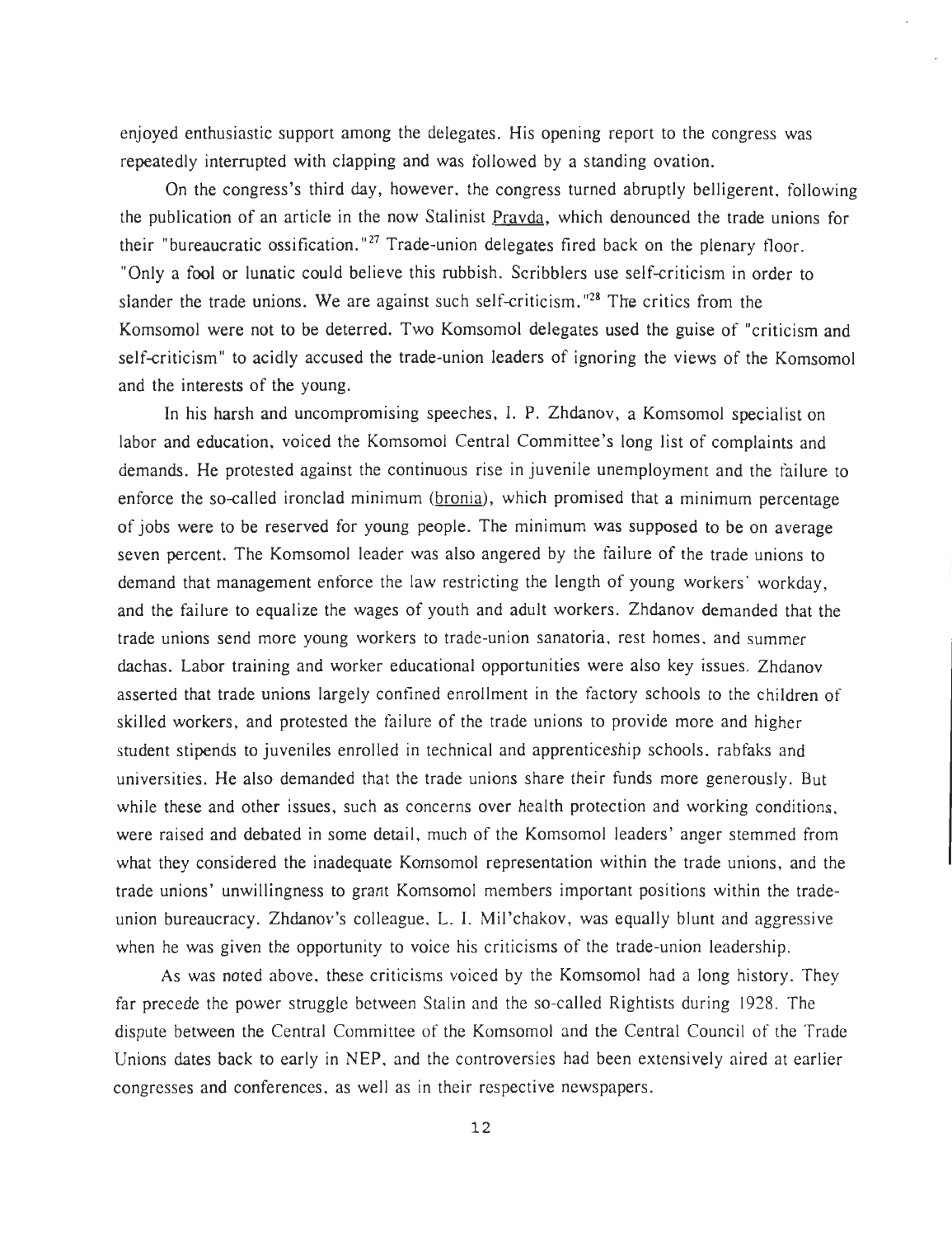For the Komsomol rank and file at the root of their discontent was the large number of worker youths under age eighteen who were unable to find jobs during NEP . But while over half of the country's juveniles were said to be unemployed during  $NEP<sub>1</sub><sup>29</sup>$  as I discussed above the trade unions had reason to assert that the employment picture was not as bleak as the Komsomol argued. NEP did succeed in producing dramatic, continual increases in the number of employed workers. In the view of the trade unionists the problem was not that young people were not finding jobs, but rather that the continual influx of young, unskilled and inexperienced peasant jobseekers into urban areas made a high rate of youth unemployment unavoidable.<sup>30</sup> Whatever the merits of this perspective, there was a sense, even among trade unionists, that Tomsky and the top leadership failed to devote sufficient attention to the youth unemployment crisis. In his reports to party and trade union congresses Tomsky referred only cursorily to juvenile unemployment. This at least partly reflected the generational conflict. The trade-union leadership, sharing the sentiments of adult workers, was irritated by the specia <sup>l</sup> privileges covering young workers, which the Komsomol demanded the trade unions enforce. $31$ 

By law employed juveniles could work for only six hours. The assumption was that the young workers would devote the extra two hours to studying in the factory school, but as Tomsky pointed out, if a manager had a choice between an inexperienced and unskilled juvenile and a comparable older worker whose working day was two hours longer, could he be blamed for choosing the older worker? In addition, according to the law, juveniles working only six hours were to be paid the full eight-hour rate. The resentment this provoked among adult workers, as well as management, was aggravated when industrial enterprises were instructed to switch to the seven-hour day in 1928, and the Komsomol demanded that youths correspondingly be required to work only five hours. Given these special conditions for young workers, and the large number of unemployed adult workers, the trade unions were most interested in placing the children of their own members, especially the children of skilled workers, which Tomsky bluntly conceded. "From the point of view of an adult worker, a young worker is a son of an adult worker."<sup>32</sup> And as evidence of rank-and-file worker irritation with special privileges for young workers, in archival sources adult workers often complain to the trade unions that members of the Komsomol, as well as Party members, were given preference in hiring, even when they lacked any skills. $33$ 

But at the congress, on these employment issues the attitude of the trade unionists to specific Komsomol demands went largely unsaid. What was clear, however, was the trade unionists' opposition to the Komsomol demand that the employment problems of the young become their top priority. Tomsky declared sarcastically, "We are a class organization... If we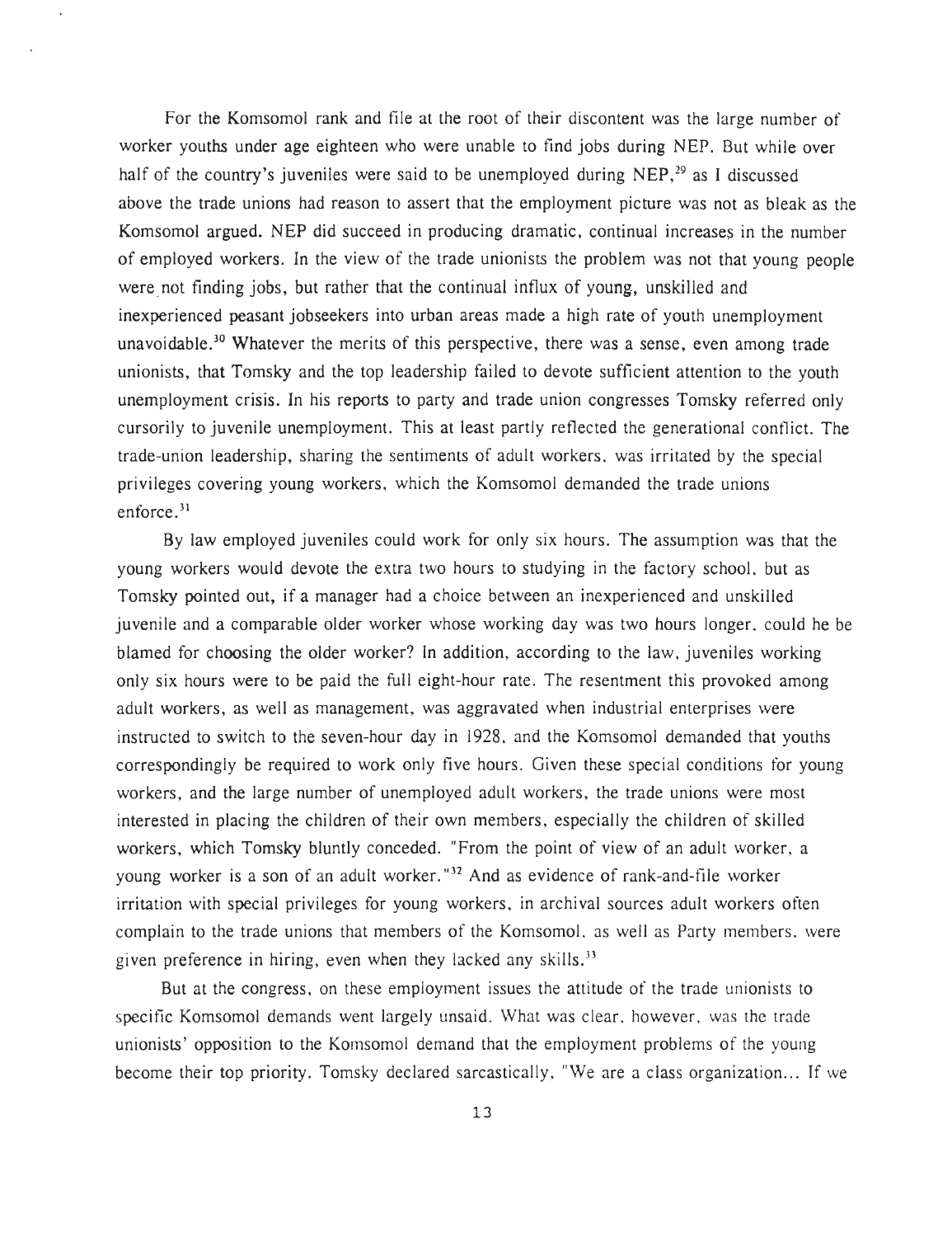put in first place serving the young, and in second place serving women, who will defend adult workers, the poor old devils."<sup>34</sup> After the laughter subsided, Tomsky further belittled the Komsomol complaints by stating that as an organization of the whole working class the trade unions represent all workers regardless of their age, gender, "or even the color of their hair.<sup>"35</sup> Likewise Tomsky responded to the Komsomol's demand that sick youths be transferred from heavy to light work, by asking what reason was there to give priority to sick youths. Women and the rest of the workforce were just as adversely affected by living and working conditions. The "good times" had not yet come.<sup>36</sup> But while Tomsky argued that the conflict with the Komsomol stemmed from the trade unionists attempt to serve all workers, there clearly was merit to the Komsomol complaint that the trade union's primary concern was to look out for the interests of skilled, adult workers. Tomsky's formative experiences before the revolution, like those of most of his fellow members on the Trade Union's Central Council, was as a skilled worker, and he shared his fellow trade-union functionaries' disdain for the mass of young, unskilled workers, especially those illiterates fresh from the countryside.<sup>37</sup> Rank-and-file older workers shared such attitudes. Younger workers disruptive, hooliganistic behavior at worker clubs, and their absenteeism and general lack of discipline on the factory floor, angered older workers.<sup>38</sup>

Where Tomsky and the trade-union leaders appeared conciliatory was to Komsomol criticisms about trade-union bureaucratism. Although the trade unions had reason to argue that an organization that included eleven million members, with an annual budget of one million rubles, had to be administered by a large bureaucracy, there was no denying that trade-union elections and factory trade-union meetings commonly had a "formal" character.<sup>39</sup> Bristling at the suggestion from these "outsiders" that he and his associates were not concerned, but forced by the Komsomol attacks to engage in self-criticism, Tomsky agreed that much more needed to be done to make the trade-union activists at the factory level work harder to rectify workers ' justified grievances, to make factory committee elections truly democratic, and to make tradeunion officials more responsible to their members. Trade-union officials frankly admitted that lower-level officials often inhibited criticism at production meetings by dismissing their critics as "grumblers" and "windbags. "40

But there seems little reason to think that in 1928 the trade unions feared, or even saw evidence, of any "mounting class war" from young or any other workers.<sup>41</sup> A far greater concern, if I may digress for just a moment, was the need to fight worker apathy, or "anti-Soviet" sentiments, which suggests that support for radically increasing the tempo of industrialization has been exaggerated. In 1928, as earlier, those who spoke out among the rank-and-file workers, including the militants who had led strikes, endlessly complained about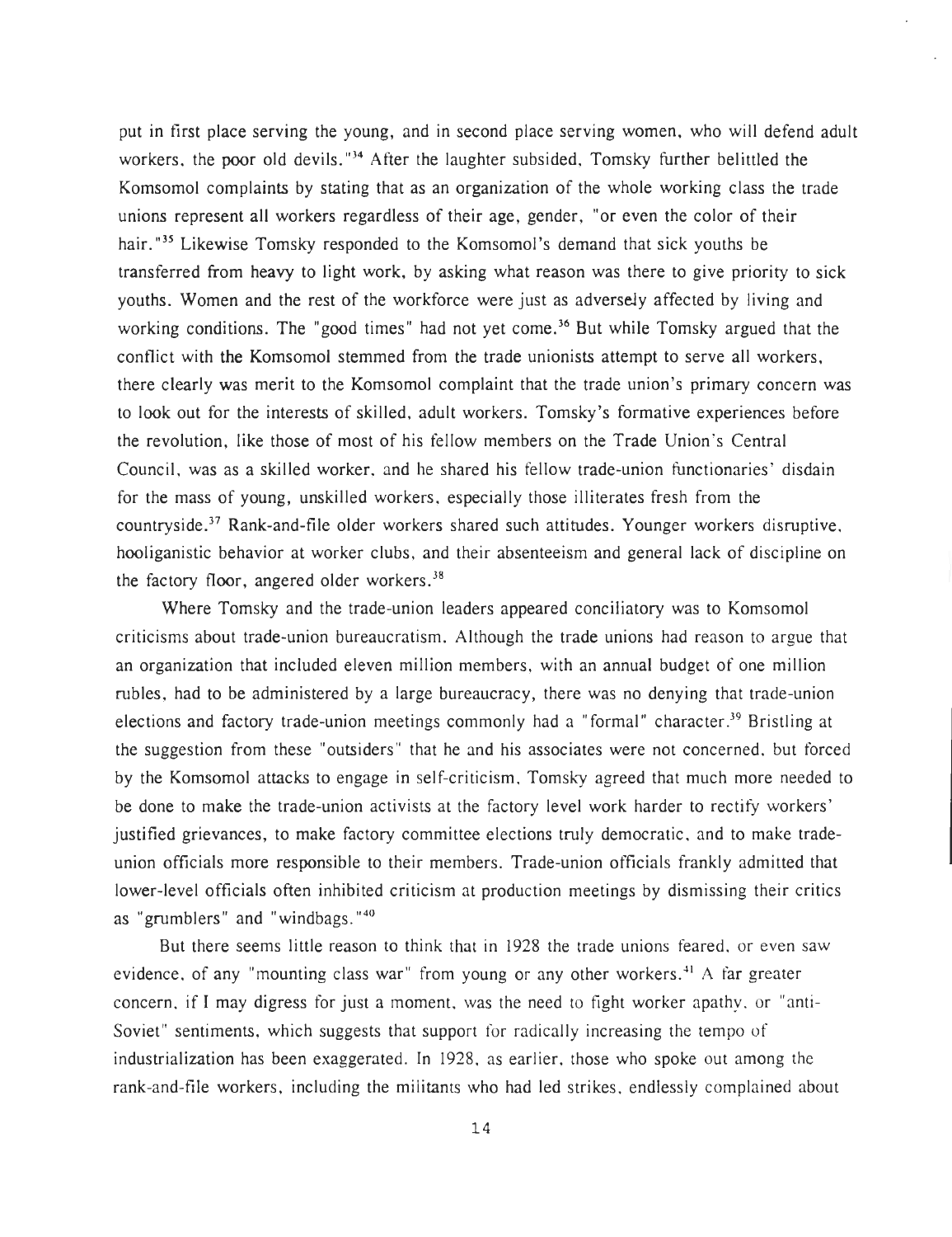the various attempts to make them work harder. While there was lots of discontent with "bourgeois" specialists and their other bosses, which I don't think is evidence of support for a radical change in policy, previously secret reports on what was voiced at production meetings emphasize that the sort of democracy many workers stated they wanted was, to cite some common complaints, information about strikes at other enterprises, or giving Mensheviks and Trotskyists permission to speak at production meetings. $42$ 

On issues other than youth unemployment and trade-union democracy the generational conflict was at the fore. After making the requisite statements that they had made some mistakes, Tomsky and others not only defended the status quo, they indignantly struck back at the Komsomol, seemingly unconcerned about the political wisdom of such a tactic. Tomsky stated he had tried to be patient, that the trade-union leaders had refrained from responding to all the untruths published in Komsomolskaia Pravda during the recent months, in the hope that this would all blow over. Tomsky, who from a young age had to fend for himself on the working-class streets of St. Petersburg stated, "We did not speak out because we know that when a fight takes place, it is impossible to be courteous; a fight is a fight, shirts are torn to shreds and hair is ripped out."<sup>43</sup> Tomsky angrily made it clear he viewed the young as ungrateful, "undignified whiners." When these young critics had just been kids in the provinces "adult workers carried out the revolution, knowing that they would not live to see developed communism... We fought for the young...but now we are accused of not paying attention to the needs of youth."<sup>44</sup> The problem, in Tomsky's view, was that the young only saw present problems; they failed to appreciate what had been achieved because they did not know firsthand what it had been like back in tsarist Russia. "As a result they raise demands that are impossible for us to satisfy at the present time, demands that will be quite legitimate in five years. "45

But however legitimate such resentments were, Tomsky was without question condescending in his dismissal of most of the long litany of Komsomol complaints. On financial matters Tomsky portrayed the Komsomoltsy as ungrateful profligates incapable of properly handling their funds. Tomsky explicitly characterized Komsomol relations with the trade unions as that of a child to his father. You complain when we criticize you for wasting workers' hard-earned money and say we are tightfisted.... But if you want to receive money from your papa's purse then you need to be careful with that money and you need to pay heed to your father's advice."<sup>46</sup>

To the demand that youths be provided with holidays at sanitoria, rest homes, and summer dachas, and be provided with hot breakfasts and lunches in school. Tomsky stated that if someone makes such demands without indicating how they are to be paid for, they are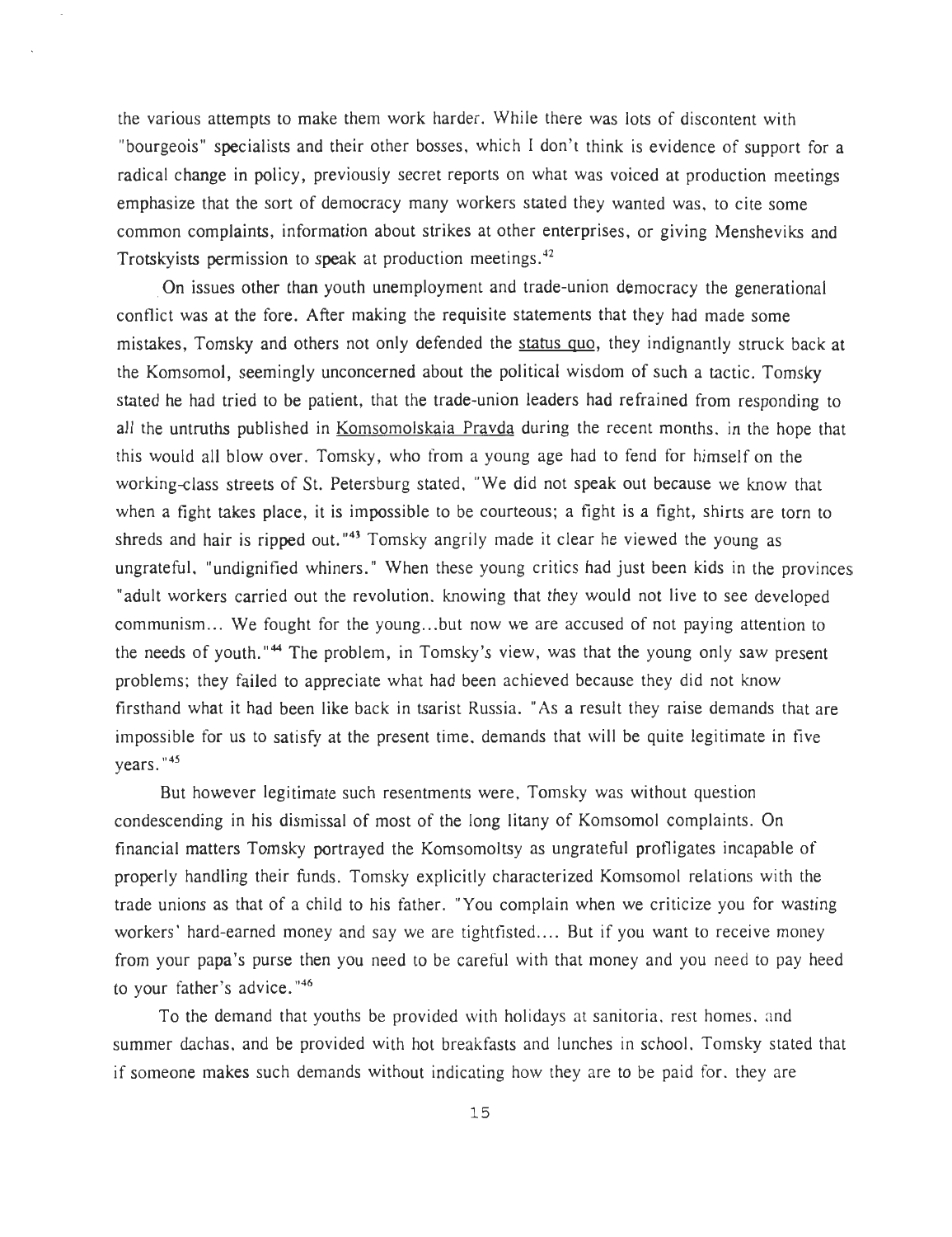nothing but "chatterboxes . **"47** And even if it was feasible, Tomsky stated, "adult men and women would justifiably protest against the creation of a privileged strata within the working class. **"48** Proclaiming that he was not ashamed to admit that he was a conservative person, a careful person, **<sup>49</sup>** Tomsky characterized the Komsomol demands as mindless. Their slogans were "beautiful, but empty, "<sup>50</sup> These and other gibes at the Komsomol met with the approval of the delegates who repeatedly interrupted Tomsky's speeches with laughter and applause .

On the issue of young workers' frustration with the lack of opportunity for "proletarian" promotion" (vydvizheniia), Tomsky refused to give any credence to the Komsomol complaints. After claiming that it hurt him to have to criticize the young, Tomsky justified not providing more responsible administrative positions to Komsomoltsy by castigating the performance of the representatives the Komsomol had sent in the past to work as functionaries within trade union organizations . He stated that they did not even pretend to apply themselves: that after self-importantly appearing for work, with their briefcases in hand, they quickly vanished, commonly failing to attend important meetings. Tomsky was clearly annoyed by what he viewed as their belief that they should be given important positions just because they were young. Another delegate indignantly declared that while these young people may play first violin within the Komsomol, they needed to prove themselves to the trade unionists.<sup>51</sup> Following up on this point, Tomsky stated that he would never, so long as he lived, flatter the young. Tomsky told Zhdanov he was a "capable but superficial man" who was wasting his talents.<sup>52</sup> And after stating that criticism is a good thing, that it would be stupid to assert that the trade unions worked mistake free, he went on to declare that "one response to Komsomol criticism might be that the only ones who do not make mistakes are those who do not work [laughter]... or newspaper columnists [laughter]."<sup>53</sup> In short, regarding complaints about the Komsomol's lack of representation within the trade unions, Tomsky argued that the Komsomol needed to prove themselves within the trade-union organization before they could become delegates.

There is not the place to discuss other areas of contention, but it should be clear that generational conflict aggravated Trade Union-Komsomol relations; that the trade-union leadership failed to take the Komsomol seriously. While giving lipservice to the value of Komsomol criticism, Tomsky stated that criticism from the masses themselves was far more valuable. He suggested that criticism from the Komsomol was often just a game and that he was sick and tired of being subjected to what he characterized as heavy artillery fire .

If Tomsky thought his haughty, dismissive attitude toward the Komsomol would put them in their place, he was badly mistaken. The Komsomol representatives were outraged at the patronizing manner in which Tomsky dismissed their grievances . Mil'chakov bristled, "It is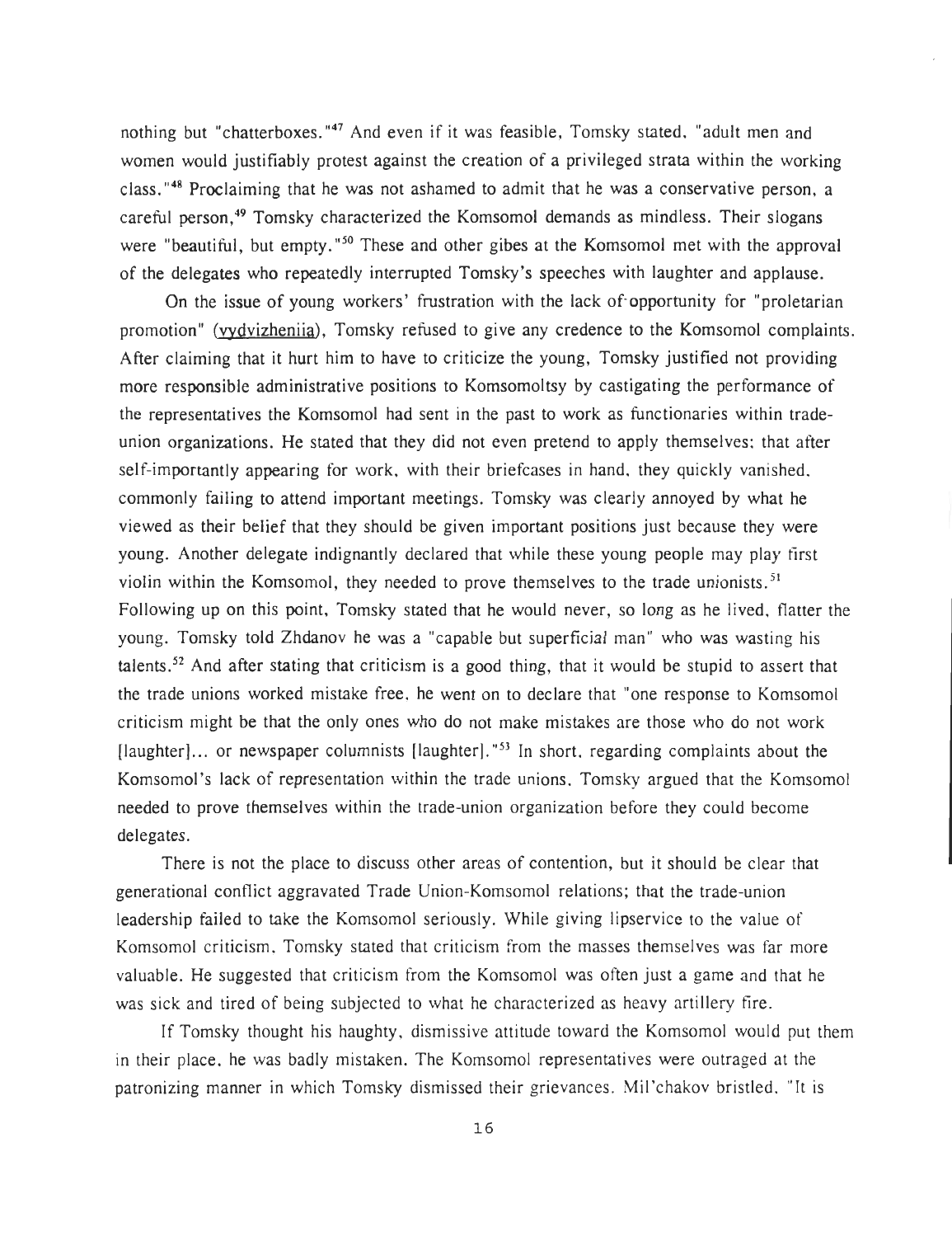wrong to make fun of the Komsomol... We are not chatterboxes... We are not little children."<sup>54</sup> When Zhdanov strode up to the podium for the final time, he was more militant than ever. He stated that rather than being mocked, the two million members of the Komsomol had a right to expect a serious response to the issues they raised. Zhdanov proceeded, in a slightly veiled, but carefully prepared statement, to call for Tomsky's removal from the trade union leadership. He proposed that we don't need as leader of the trade unions a person "who cannot recognize the full depth of our principled arguments with the trade unions on labor issues and can not understand the principles on which our joint work is based."55 This was the first time anyone had publicly called for Tomsky's removal .

At the Trade Union Congress, as elsewhere, the Komsomol spearheaded the attack on defenders of NEP. Their attacks highlight the rivalries that marked relations between the various state agencies and social groups during NEP. That the Komsomol was encouraged by Stalin does not belie the animosity that existed between the Komsomol and the Trade Unions, an animosity that was greatly intensified by generational conflict. But on Tomsky's own turf, the Komsomol attacks appeared to have had little affect in weakening Tomsky's support . The overwhelming majority of delegates at the trade-union congress shared Tomsky's disdain for the Komsomol leaders as well as for the mass of young workers, both of whom were thought to lack a strong work ethic. They also opposed dismantling NEP.

But the Komsomol's attacks laid the foundation for intervention from above, which took place not on the floor of the congress, but during the dramatic showdown at the trade-union's party fraction meeting, which the Politburo convoked ten days after the congress. The trade unionists at the party fraction initially refused to bow to the will of the party Central Committee, which had decided by a narrow margin to instruct the trade unionists to place Lazarus Kaganovich and four other Stalinist party leaders on the Presidium of the Central Council of the Trade Unions. Viacheslav Molotov was then called in, and in the end, by demanding party discipline, he was able to overcome the vigorous resistance within the trade unions to Komsomol and Party attacks. In this light the subsequent purge of the trade unions that Kaganovich conducted obviously can not be construed as any sort of revolution from below. It was imposed from above. As Kaganovich put it, "It could be said that this was a violation of proletarian democracy, but, comrades, it has long been know that for us Bolsheviks democracy is no fetish. "<sup>56</sup>

The successes and failures of trade unions in the 1920s illuminate the dangers in Russia's current failure to improve the plight, and ease the anxieties, of its 80 million workers. Today, as under NEP, it is the losers -- including young urban males -- who threaten to reverse economic reforms. The economic decline that began in the late 1980s was one of the basic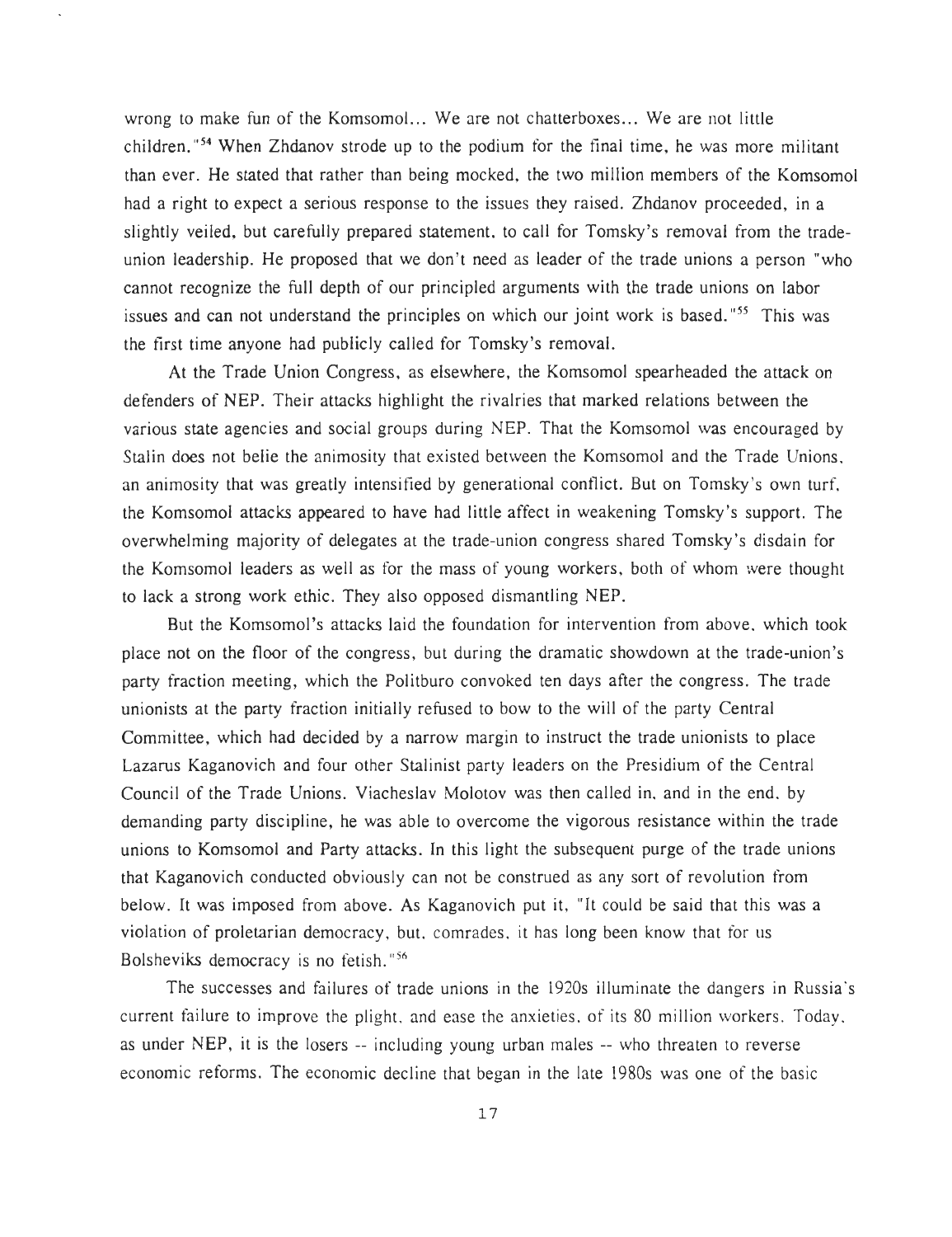reasons for the massive loss of confidence in Gorbachev and the whole reform process . Following the collapse of the Soviet Union, as the economic crisis deepened, youth unemployment began to rise significantly . Rather than train young workers themselves , management finds it preferable to hire qualified workers laid off from other enterprises.<sup>57</sup> For those who find jobs in industry wages are low. Gennadii Zyuganov and Vladimir Zhirinovsky hope to capitalize on the discontent of working-class youths, with fictional visions of past egalitarianism, just as Stalin was able to capitalize on this discontent in 1928 to undermine the position of Tomsky and the other so-called Rightists. Tomsky's failure to devote sufficient attention to the unemployment crisis and the conditions of the least fortunate among the working class provided the wedge to undermine support for market reforms .

#### ENDNOTES

1. The threat worker discontent poses to continued market reform has been ignored by journalists and scholars , whose discussions concerning the marketization of the centrally planned economy devote little attention to labor issues.

2. Tomsky and his fellow full-time trade union officials -- who typically came from skilled worker backgrou. - shared the general Bolshevik disdain for the mass of unskilled workers .

3. Sedmoi s"ezd professional'nykh soiuzov, 6-18 dekabria 1926 g .: Plenumy i sektsii: Polny stenograficheski otchet (Moscow, 1927), pp. 122-5.

4. For example, a textile factory in Ul'ianovsk province noted in its trade-union report that a young, male worker stabbed a young, female worker and "emptied her guts....This is considered a common occurrence here" (Gosudarstvennyi arkhiv rossiiskoi federatsii [GARF], f. 5451, op. 42, d. 137, l. 85).

5. Unlike today, attempts to raise productivity during NEP were handicapped by the labor force's low level of education and literacy.

6. Sestoi s"ezd professional'nykh soiuzov SSSR, 11-18 noiabria 1924 g: Plenumy i sektsii: Polny stenografiches. otchet (Moscow, 1925), p. 115

7. Well into the 1920s workers complained that basic repairs, such as fixing leaking roofs, went undone (Sedmoi s"ezd, p. 58).

8. Stenograficheskii otchet piatogo vserossiiskogo s"ezda professional'nykh soiuzov (Moscow, 1922) pp., 507-9.

9. M. Tomskii, Stat'i i rechi, Vol. 39 . (Moscow. 1927), quoted in Hiroaki Kuomiya, Stalin's Industrial Revolution : Politics and Workers, 1928-1932 (Cambridge, 1988), p. 64.

10. Odinnadtsatyi s"ezd RKP(Bolshevikov), mart-aprel 1922 g. (Moscow, 1936), pp. 246-57; Margaret Dewar. Labour Policy in the USSR, 1917-1928 (London, 1956), pp. 100-01.

11. Shestoi s"ezd, p. 103.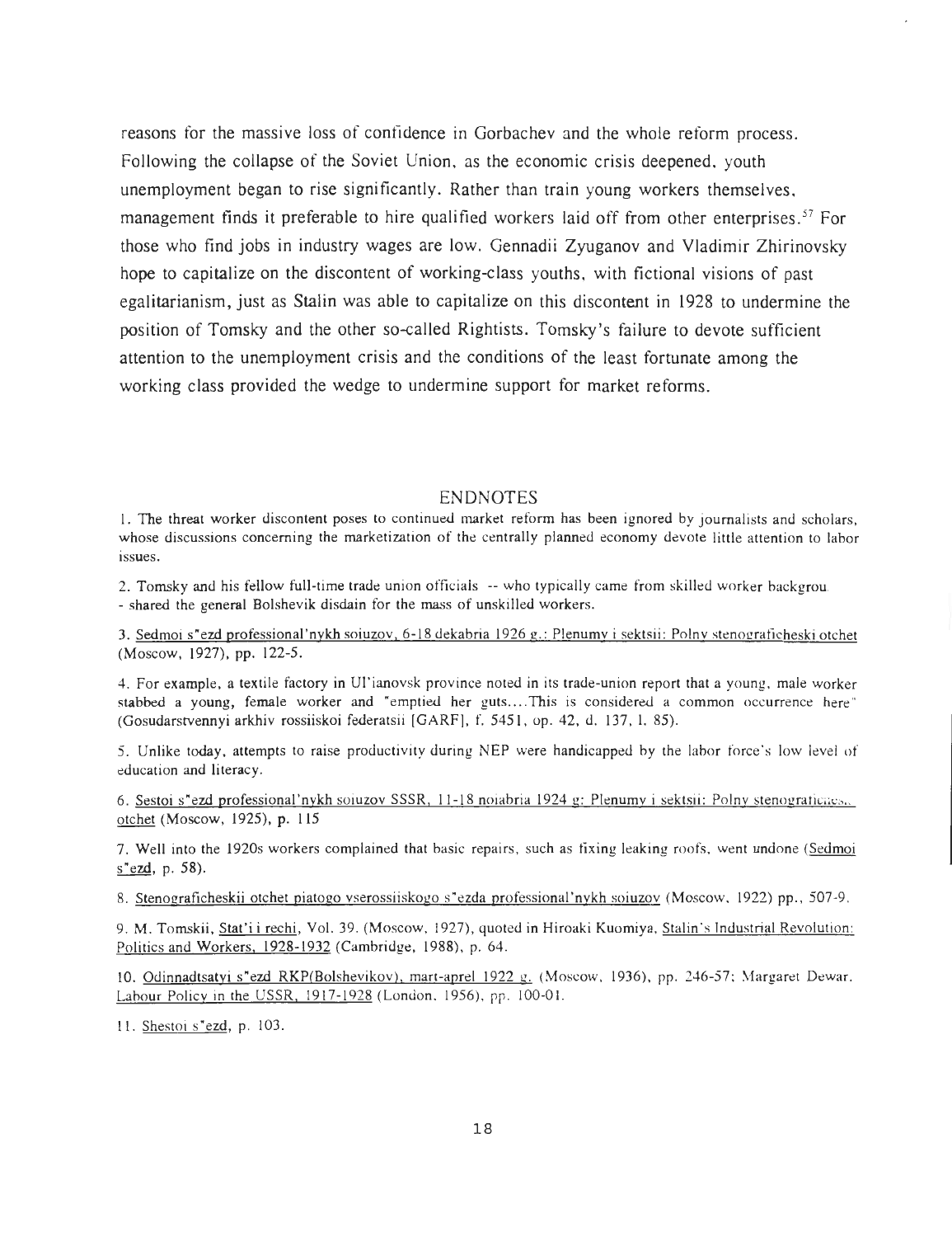12. At the Eleventh Party Congress Tomsky and his cohorts in the trade union leadership were instructed not only to acquiesce to the monetary incentives, but to explain the specialists' economic value to their members in order to forestall worker discontent over the managers' and specialists' high pay. But the Party's plea had little impact.

13. Sedmoi s"ezd, pp. 45-50.

14. XIV s"ezd Vsesoiuznoi Kommunisticheskoi Partii (B)18-31 dekabria I925 g : Stenograficheski otchet (Moscow, 1926), p. 730.

15. Blair A. Ruble, Soviet Trade Unions: Their Development in the 1970s (Cambridge, 1981), pp. 12-13.

16. William J. Chase, Workers, Society, and the Soviet State : Labor and Life in Moscow, I918-I929 (Urbana, 1987), p. 300

17. Sheila Fitzpatrick, The Cultural Front: Power and Culture in Revolutionary Russia (Ithaca, 1992), pp. 115-148.

18. Fitzpatrick, Cultural Front, p. 7

19. The secondary literature that has been drawn upon includes: Edward Hallett Carr and R. W. Davies, Foundations of a Planned Economy, 1926-1929, Vol. 1, pt. 2 (New York, 1969), 473-482, 545-573; Robert Vincent Daniels, The Conscience of the Revolution: Communist Opposition in Soviet Russia (New York, 1960), 344-348; Stephen F. Cohen, Bukharin and the Bolshevik Revolution: A Political Biography, 1888-1936 (New York, 1971), 230-233, 296; Abdurakhman Avtorkhanov, Stalin and the Soviet Communist Party: A Study in the Technology of Power (New York, 1959); David E. Langsam, "Pressure Group Politics in NEP Russia: The Case of the Trade Unions," (Ph.D. Dissertation, Princeton University, 1973); Jay B. Sorenson, The Life and Death of Soviet Trade Unionism, 1917-1928 (New York, 1969); Sheila Fitzpatrick, Education and Social Mobility in the Soviet Union, 1921-I934 (Cambridge, England, 1979 )

20. Ralph Talcott Fisher, Jr. Pattern for Soviet Youth: A Study of the Congresses of the Komsomol. 1918-1954 (New York, 1959), p. 112.

21. Fisher, Pattern, p. 148.

22. VIII vsesoiuznyi s'ezd VLKSM, 5-16 maia 1928 goda: Stenograficheskiii otchet (Moscow, 1928), p. 538.

23. Komsomolskaia Pravda (May 27, 1928).

24. J. V. Stalin, Works, Vol. 11 (Moscow, 1954), p. 142.

725. Rossiiskii tsentr khraneniia i izucheniia dokumentov noveishei istorii (RTsKhIDNI), f. 17, op. 3, d. 714, l. 7 .

26. RTsKhIDNI, f. 17, op. 3, d. 714, l. 7; Langsam, "Pressure Group Politics," 264.

27. Pravda (December 12, 1928), p. 4.

28. Vos'moi s"ezd, p. 131 .

29. In mid-1926, more than two-thirds of the country's juveniles were jobless (Chase, Workers, Society, and the Soviet State, p. 150).

30. GARF, f. 5451, op. 42, d. 136, l. 105.

31. In addition to generational tensions, skilled workers' condescension toward the "benighted, " "country bumpkins " fresh from the countryside was involved here (Lewis H. Siegelbaum, Soviet State and Society between Revolution, 1918-1929 (Cambridge, 1992), p. 207).

32. Vos'moi s'ezd professional'nykh soiuzov SSSR, 10-24 dekabria 1928 g.: Pol'nyi stenograficheskii otchet (Moscow, 1929), p. 48.